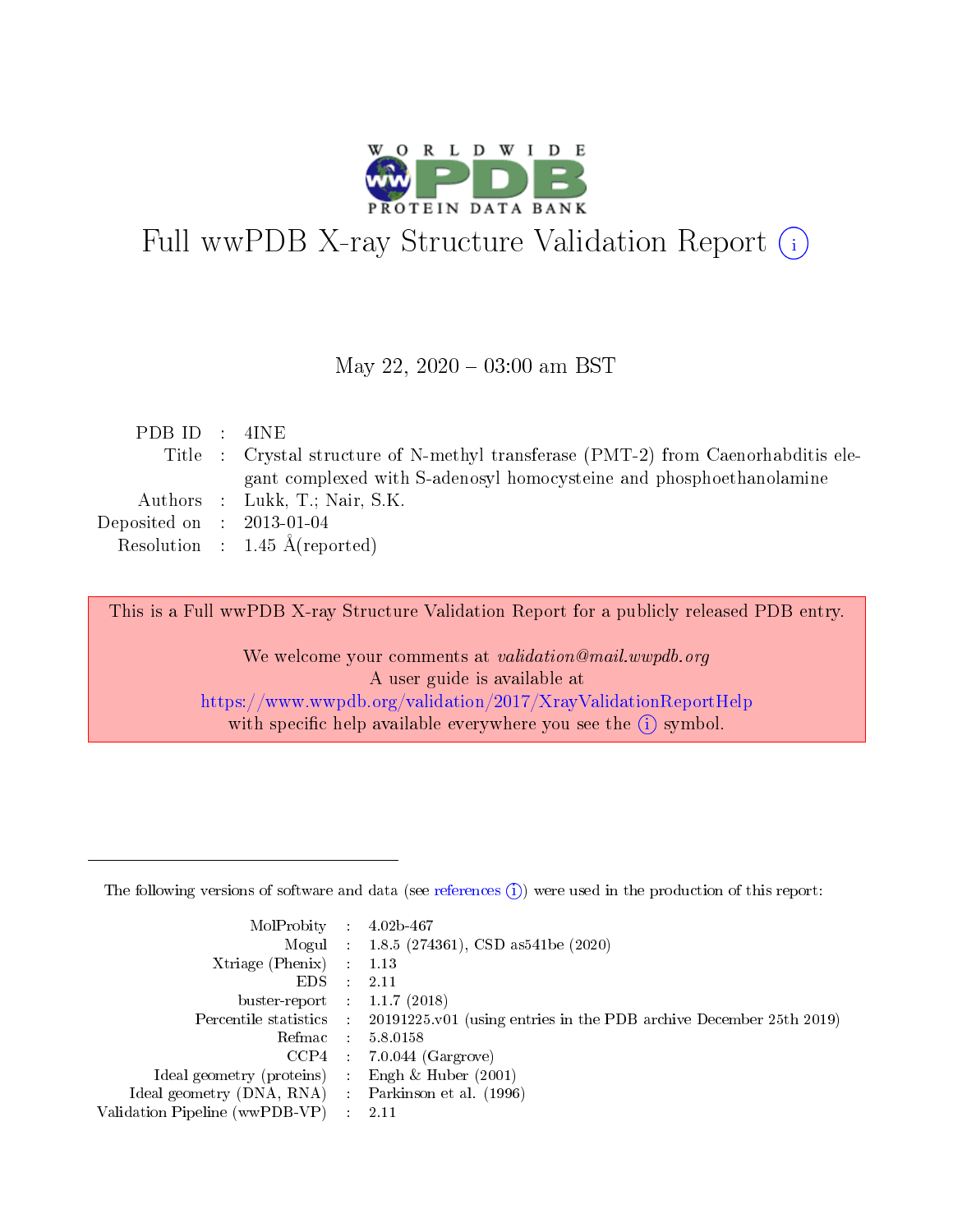# 1 [O](https://www.wwpdb.org/validation/2017/XrayValidationReportHelp#overall_quality)verall quality at a glance  $(i)$

The following experimental techniques were used to determine the structure: X-RAY DIFFRACTION

The reported resolution of this entry is 1.45 Å.

Percentile scores (ranging between 0-100) for global validation metrics of the entry are shown in the following graphic. The table shows the number of entries on which the scores are based.



| Metric                | Whole archive<br>$(\#\text{Entries})$ | Similar resolution<br>$(\#\text{Entries}, \text{resolution range}(\text{\AA}))$ |
|-----------------------|---------------------------------------|---------------------------------------------------------------------------------|
| $R_{free}$            | 130704                                | $1156(1.46-1.46)$                                                               |
| Clashscore            | 141614                                | $1202(1.46-1.46)$                                                               |
| Ramachandran outliers | 138981                                | $\overline{1178}$ $(1.46-1.46)$                                                 |
| Sidechain outliers    | 138945                                | $1178(1.46-1.46)$                                                               |
| RSRZ outliers         | 127900                                | $1139(1.46-1.46)$                                                               |

The table below summarises the geometric issues observed across the polymeric chains and their fit to the electron density. The red, orange, yellow and green segments on the lower bar indicate the fraction of residues that contain outliers for  $>=3, 2, 1$  and 0 types of geometric quality criteria respectively. A grey segment represents the fraction of residues that are not modelled. The numeric value for each fraction is indicated below the corresponding segment, with a dot representing fractions  $\epsilon=5\%$  The upper red bar (where present) indicates the fraction of residues that have poor fit to the electron density. The numeric value is given above the bar.

| Mol | $Chain$ Length | Quality of chain |    |    |
|-----|----------------|------------------|----|----|
|     | 454            | 5%<br>86%        | 9% | 5% |
|     | 454            | 12%<br>85%       | 9% | 6% |

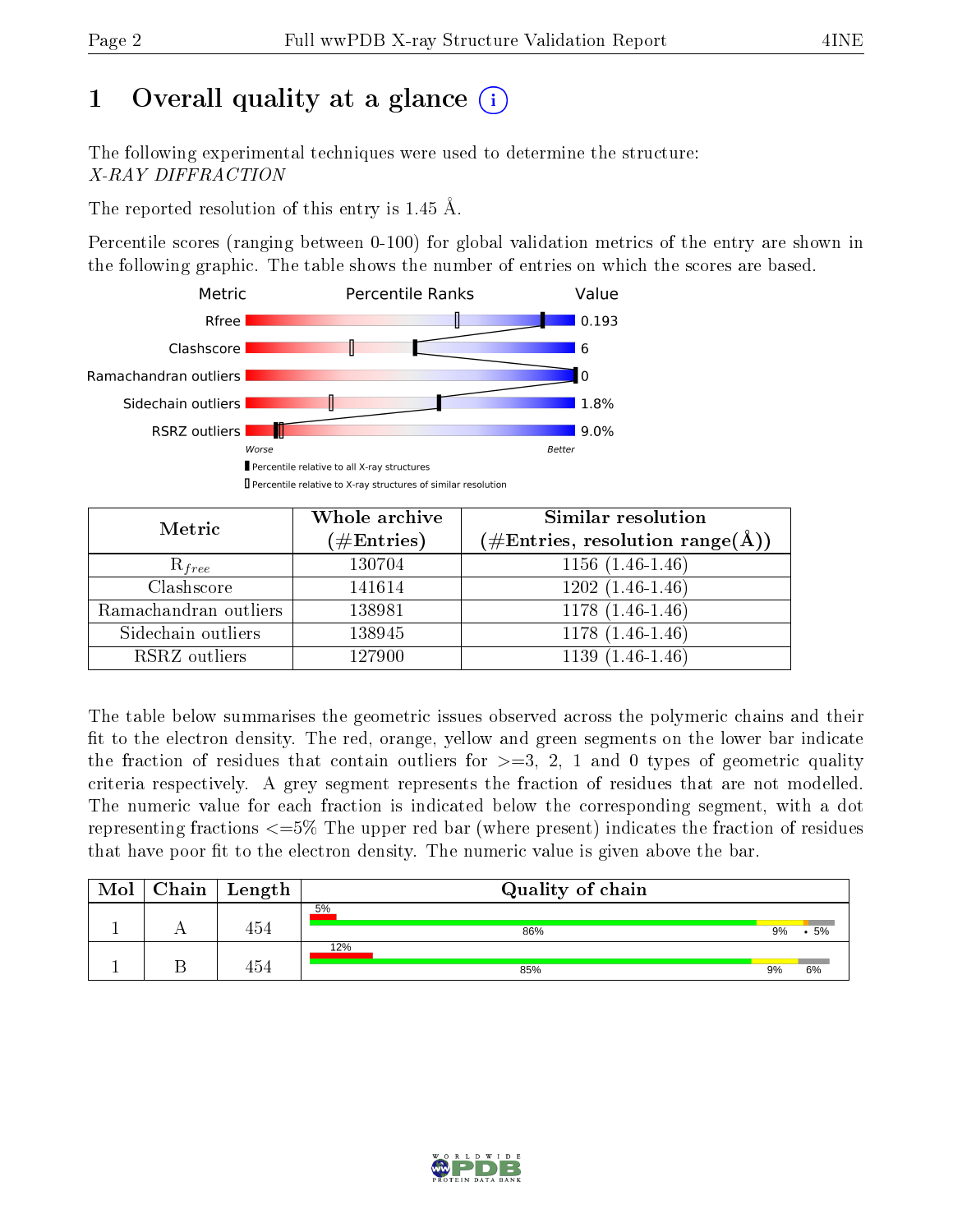# 2 Entry composition (i)

There are 5 unique types of molecules in this entry. The entry contains 8171 atoms, of which 0 are hydrogens and 0 are deuteriums.

In the tables below, the ZeroOcc column contains the number of atoms modelled with zero occupancy, the AltConf column contains the number of residues with at least one atom in alternate conformation and the Trace column contains the number of residues modelled with at most 2 atoms.

| Mol |     | Chain   Residues | Atoms |         |         |  |  | ZeroOcc   AltConf   Trace |  |
|-----|-----|------------------|-------|---------|---------|--|--|---------------------------|--|
|     |     |                  | Total |         | 'N.     |  |  |                           |  |
|     | 431 | 3535             | -2250 |         | 596 680 |  |  |                           |  |
|     |     | 428              | Total |         | N.      |  |  |                           |  |
|     |     | 3474             | 2210  | 583 672 |         |  |  |                           |  |

Molecule 1 is a protein called Protein PMT-2.

| Chain            | Residue                  | Modelled                 | Actual                   | Comment               | Reference            |
|------------------|--------------------------|--------------------------|--------------------------|-----------------------|----------------------|
| А                | $-19$                    | <b>MET</b>               |                          | INITIATING METHIONINE | <b>UNP Q22993</b>    |
| $\boldsymbol{A}$ | $-18$                    | <b>GLY</b>               |                          | <b>EXPRESSION TAG</b> | <b>UNP Q22993</b>    |
| A                | $-17$                    | <b>SER</b>               |                          | <b>EXPRESSION TAG</b> | <b>UNP Q22993</b>    |
| $\boldsymbol{A}$ | $-16$                    | SER                      |                          | <b>EXPRESSION TAG</b> | <b>UNP Q22993</b>    |
| $\boldsymbol{A}$ | $-15$                    | HIS                      | $\blacksquare$           | <b>EXPRESSION TAG</b> | <b>UNP Q22993</b>    |
| $\overline{A}$   | $-14$                    | <b>HIS</b>               | ÷                        | <b>EXPRESSION TAG</b> | UNP<br>Q22993        |
| $\boldsymbol{A}$ | $-13$                    | <b>HIS</b>               | $\blacksquare$           | <b>EXPRESSION TAG</b> | UNP Q22993           |
| $\boldsymbol{A}$ | $-12$                    | <b>HIS</b>               |                          | <b>EXPRESSION TAG</b> | UNP<br>Q22993        |
| $\bf{A}$         | $-11$                    | <b>HIS</b>               |                          | <b>EXPRESSION TAG</b> | UNP<br>Q22993        |
| $\boldsymbol{A}$ | $-10$                    | <b>HIS</b>               |                          | <b>EXPRESSION TAG</b> | <b>UNP</b><br>Q22993 |
| $\boldsymbol{A}$ | -9                       | <b>SER</b>               |                          | <b>EXPRESSION TAG</b> | UNP<br>Q22993        |
| $\bf{A}$         | $-8$                     | <b>SER</b>               |                          | <b>EXPRESSION TAG</b> | UNP<br>Q22993        |
| $\boldsymbol{A}$ | $-7$                     | <b>GLY</b>               | $\overline{\phantom{a}}$ | <b>EXPRESSION TAG</b> | UNP<br>Q22993        |
| $\boldsymbol{A}$ | $-6$                     | <b>LEU</b>               | $\overline{a}$           | <b>EXPRESSION TAG</b> | <b>UNP Q22993</b>    |
| $\boldsymbol{A}$ | $-5$                     | VAL                      | $\blacksquare$           | <b>EXPRESSION TAG</b> | UNP<br>Q22993        |
| $\boldsymbol{A}$ | $-4$                     | PRO                      | $\blacksquare$           | <b>EXPRESSION TAG</b> | UNP Q22993           |
| $\boldsymbol{A}$ | $-3$                     | ARG                      |                          | <b>EXPRESSION TAG</b> | UNP<br>Q22993        |
| $\bf{A}$         | $-2$                     | <b>GLY</b>               |                          | <b>EXPRESSION TAG</b> | UNP<br>Q22993        |
| $\boldsymbol{A}$ | $-1$                     | <b>SER</b>               | $\blacksquare$           | <b>EXPRESSION TAG</b> | <b>UNP</b><br>Q22993 |
| $\boldsymbol{A}$ | $\boldsymbol{0}$         | <b>HIS</b>               |                          | <b>EXPRESSION TAG</b> | UNP Q22993           |
| $\bf{A}$         | $\overline{\cdot}$       |                          | <b>ASN</b>               | SEE REMARK 999        | UNP<br>Q22993        |
| $\boldsymbol{A}$ | $\ddot{?}$               | $\blacksquare$           | <b>ALA</b>               | <b>SEE REMARK 999</b> | UNP<br>Q22993        |
| $\bf{A}$         | $\overline{\mathcal{L}}$ | $\overline{\phantom{0}}$ | <b>THR</b>               | <b>SEE REMARK 999</b> | UNP Q22993           |
| $\mathbf B$      | $-19$                    | MET                      | $\blacksquare$           | INITIATING METHIONINE | <b>UNP</b><br>Q22993 |
| $\boldsymbol{B}$ | $-18$                    | <b>GLY</b>               | $\frac{1}{2}$            | <b>EXPRESSION TAG</b> | UNP Q22993           |

There are 46 discrepancies between the modelled and reference sequences:

Continued on next page...

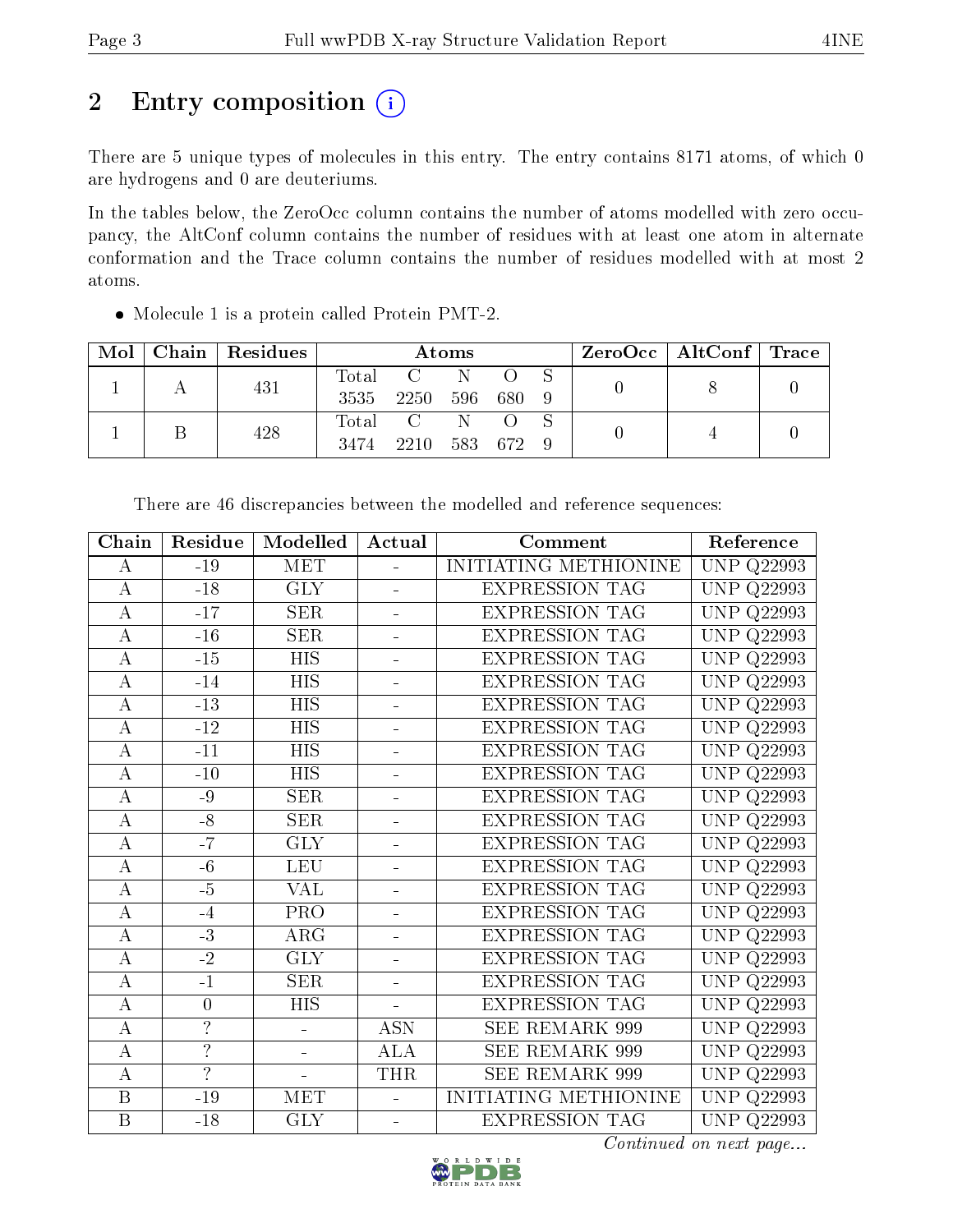|--|

| Chain                   | Residue                  | Modelled   | Actual                   | Comment               | Reference            |
|-------------------------|--------------------------|------------|--------------------------|-----------------------|----------------------|
| B                       | $-17$                    | <b>SER</b> |                          | <b>EXPRESSION TAG</b> | <b>UNP Q22993</b>    |
| B                       | $-16$                    | <b>SER</b> |                          | <b>EXPRESSION TAG</b> | <b>UNP</b><br>Q22993 |
| B                       | $-15$                    | HIS        | $\blacksquare$           | <b>EXPRESSION TAG</b> | <b>UNP Q22993</b>    |
| B                       | $-14$                    | <b>HIS</b> | $\blacksquare$           | <b>EXPRESSION TAG</b> | <b>UNP Q22993</b>    |
| $\overline{\mathrm{B}}$ | $-13$                    | <b>HIS</b> | $\overline{\phantom{0}}$ | <b>EXPRESSION TAG</b> | UNP<br>Q22993        |
| B                       | $-12$                    | <b>HIS</b> | $\blacksquare$           | <b>EXPRESSION TAG</b> | <b>UNP Q22993</b>    |
| $\mathbf B$             | $-11$                    | HIS        | $\equiv$                 | <b>EXPRESSION TAG</b> | <b>UNP Q22993</b>    |
| B                       | $-10$                    | <b>HIS</b> |                          | <b>EXPRESSION TAG</b> | <b>UNP Q22993</b>    |
| B                       | $-9$                     | <b>SER</b> | $\blacksquare$           | <b>EXPRESSION TAG</b> | <b>UNP Q22993</b>    |
| B                       | $-8$                     | <b>SER</b> | L,                       | <b>EXPRESSION TAG</b> | <b>UNP Q22993</b>    |
| B                       | $-7$                     | <b>GLY</b> | -                        | <b>EXPRESSION TAG</b> | <b>UNP Q22993</b>    |
| $\overline{\mathrm{B}}$ | $-6$                     | LEU        | $\overline{\phantom{0}}$ | <b>EXPRESSION TAG</b> | UNP<br>Q22993        |
| $\overline{B}$          | $-5$                     | <b>VAL</b> |                          | <b>EXPRESSION TAG</b> | <b>UNP Q22993</b>    |
| B                       | $-4$                     | <b>PRO</b> | ÷.                       | <b>EXPRESSION TAG</b> | <b>UNP Q22993</b>    |
| $\overline{B}$          | $-3$                     | ARG        | ÷.                       | <b>EXPRESSION TAG</b> | <b>UNP Q22993</b>    |
| B                       | $-2$                     | <b>GLY</b> | ÷.                       | <b>EXPRESSION TAG</b> | <b>UNP Q22993</b>    |
| B                       | $-1$                     | <b>SER</b> | $\blacksquare$           | <b>EXPRESSION TAG</b> | <b>UNP Q22993</b>    |
| B                       | $\overline{0}$           | HIS        | $\overline{\phantom{0}}$ | <b>EXPRESSION TAG</b> | <b>UNP Q22993</b>    |
| B                       | $\overline{\mathcal{L}}$ |            | <b>ASN</b>               | <b>SEE REMARK 999</b> | <b>UNP</b><br>Q22993 |
| B                       | $\overline{?}$           |            | ALA                      | SEE REMARK 999        | <b>UNP Q22993</b>    |
| B                       | $\overline{?}$           |            | <b>THR</b>               | <b>SEE REMARK 999</b> | <b>UNP Q22993</b>    |

Continued from previous page...

 Molecule 2 is S-ADENOSYL-L-HOMOCYSTEINE (three-letter code: SAH) (formula:  $C_{14}H_{20}N_6O_5S$ ).



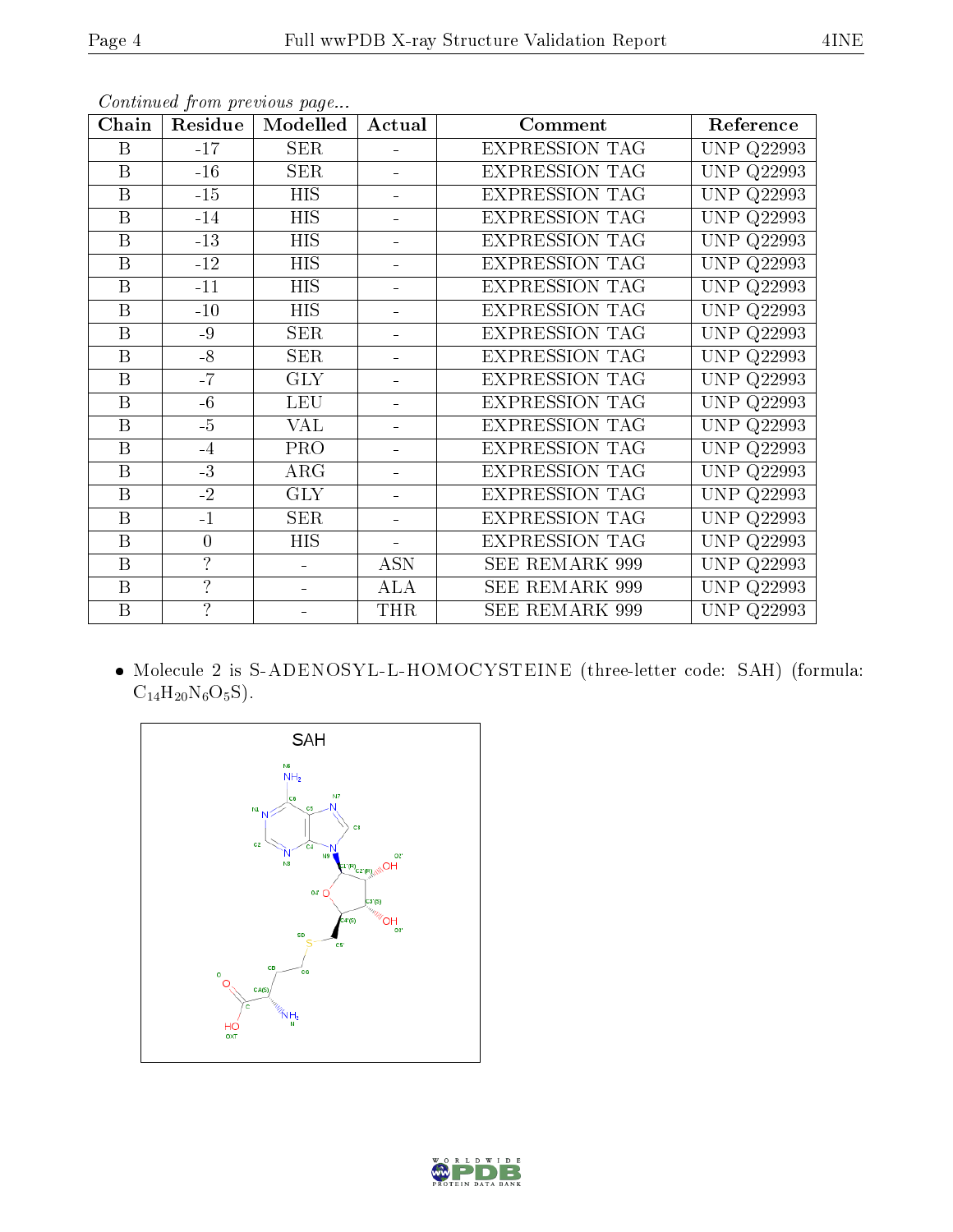| Mol |  | $\mid$ Chain $\mid$ Residues $\mid$ |               |                      | Atoms |  | $ZeroOcc$   AltConf |  |  |  |
|-----|--|-------------------------------------|---------------|----------------------|-------|--|---------------------|--|--|--|
|     |  |                                     | Total C N O S |                      |       |  |                     |  |  |  |
|     |  | 26 -                                | 14 6 5 1      |                      |       |  |                     |  |  |  |
|     |  |                                     |               | Total C N O S        |       |  |                     |  |  |  |
|     |  | 26.                                 |               | $14 \quad 6 \quad 5$ |       |  |                     |  |  |  |

 Molecule 3 is PHOSPHORIC ACID MONO-(2-AMINO-ETHYL) ESTER (three-letter code: OPE) (formula:  $C_2H_8NO_4P$ ).



| Mol |  | $\vert$ Chain $\vert$ Residues | <b>Atoms</b>  |       |  |  |  | ZeroOcc   AltConf |  |
|-----|--|--------------------------------|---------------|-------|--|--|--|-------------------|--|
|     |  |                                | Total C N O P |       |  |  |  |                   |  |
|     |  |                                |               | 2 1 4 |  |  |  |                   |  |
|     |  |                                | Total C N O P |       |  |  |  |                   |  |
|     |  |                                |               |       |  |  |  |                   |  |

• Molecule 4 is BETA-MERCAPTOETHANOL (three-letter code: BME) (formula:  $C_2H_6OS$ ).

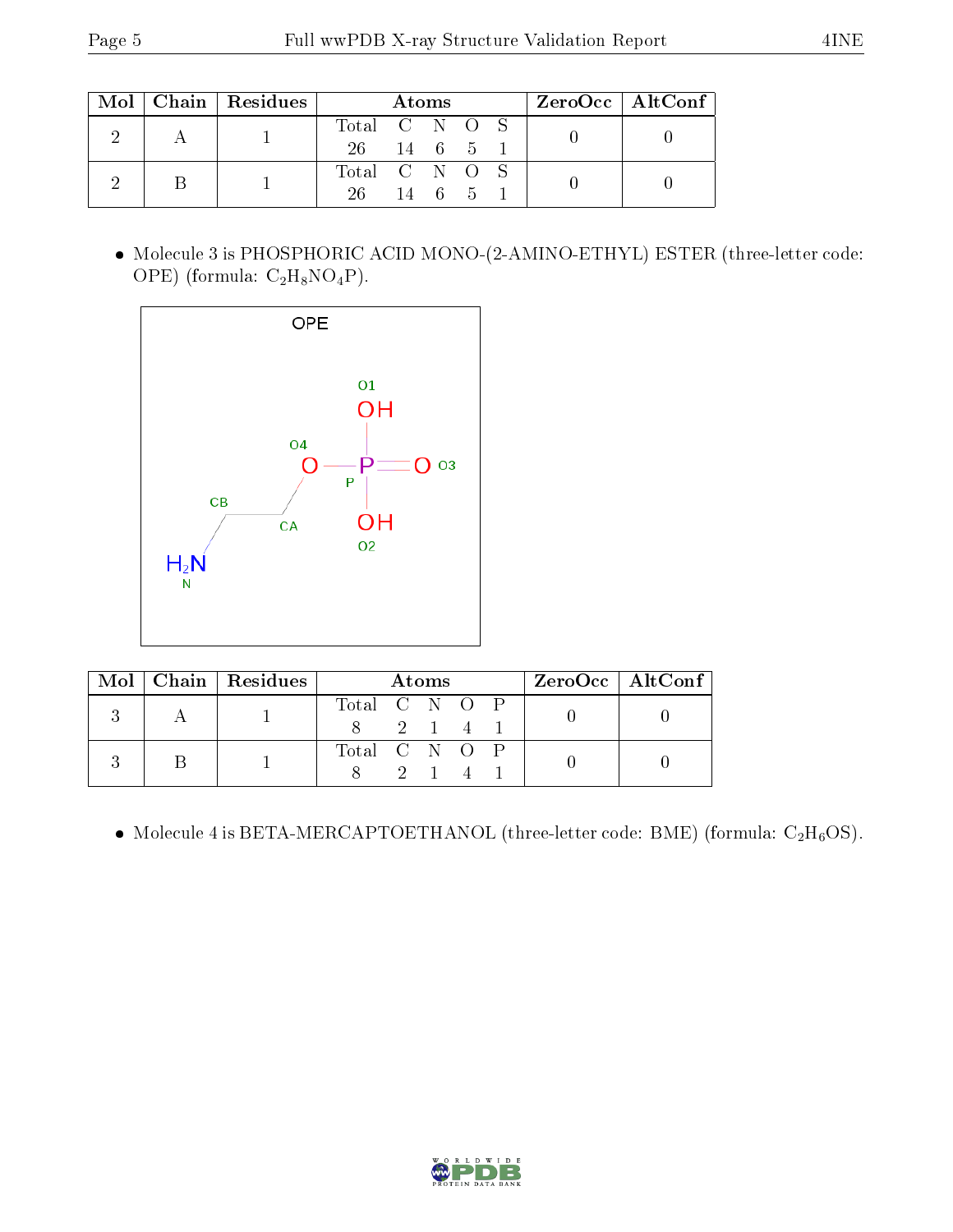

|  | Mol   Chain   Residues | Atoms                   | $ZeroOcc \   \$ AltConf |
|--|------------------------|-------------------------|-------------------------|
|  |                        | Total C O S<br>$-2$ 1 1 |                         |
|  |                        | Total C O S             |                         |

• Molecule 5 is water.

|   | Mol   Chain   Residues | Atoms               | $ZeroOcc \   \ AltConf \  $ |
|---|------------------------|---------------------|-----------------------------|
|   | 600                    | Total<br>600<br>600 |                             |
| 5 | 486                    | Total<br>486<br>486 |                             |

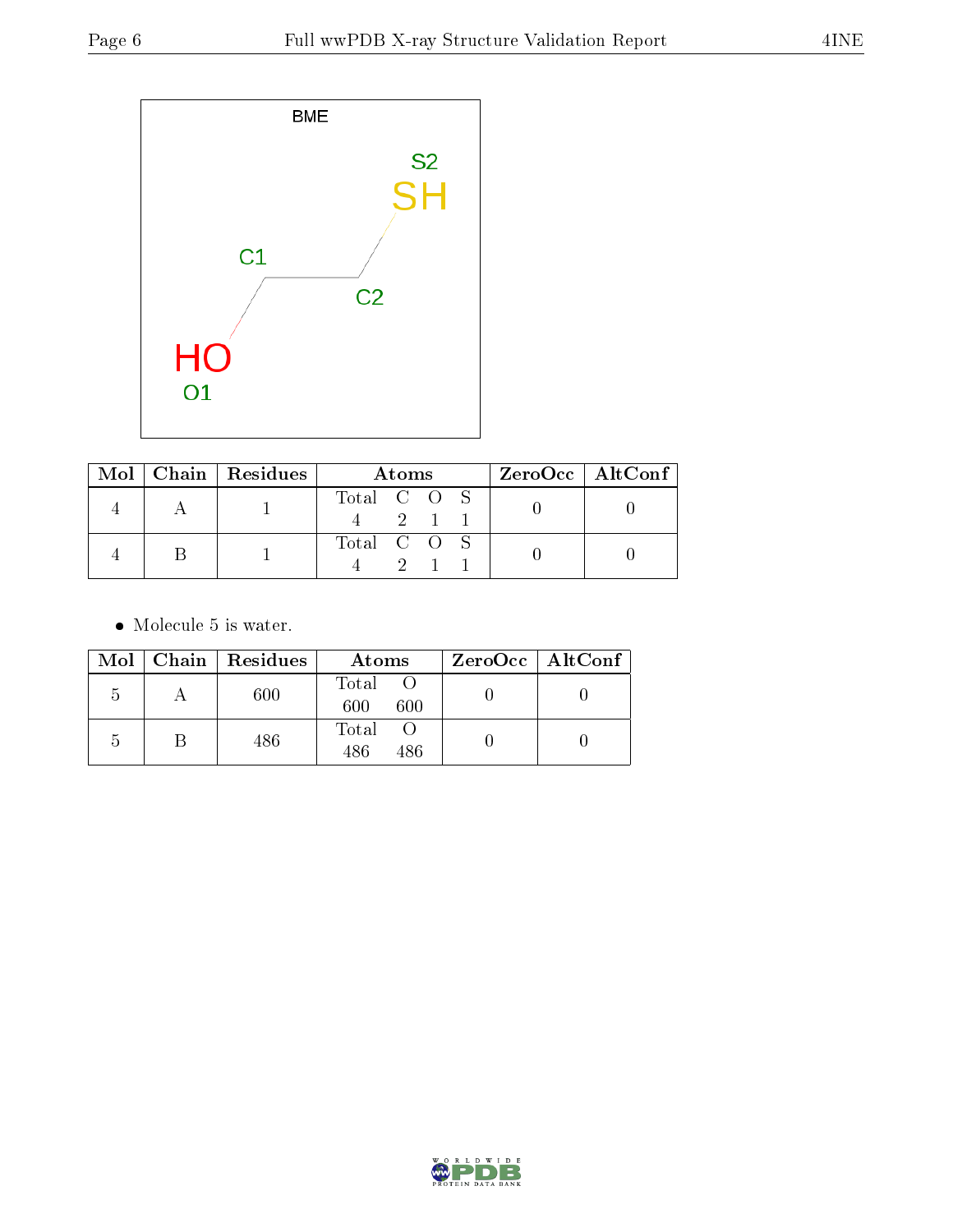# 3 Residue-property plots  $(i)$

These plots are drawn for all protein, RNA and DNA chains in the entry. The first graphic for a chain summarises the proportions of the various outlier classes displayed in the second graphic. The second graphic shows the sequence view annotated by issues in geometry and electron density. Residues are color-coded according to the number of geometric quality criteria for which they contain at least one outlier: green  $= 0$ , yellow  $= 1$ , orange  $= 2$  and red  $= 3$  or more. A red dot above a residue indicates a poor fit to the electron density (RSRZ  $> 2$ ). Stretches of 2 or more consecutive residues without any outlier are shown as a green connector. Residues present in the sample, but not in the model, are shown in grey.



• Molecule 1: Protein PMT-2

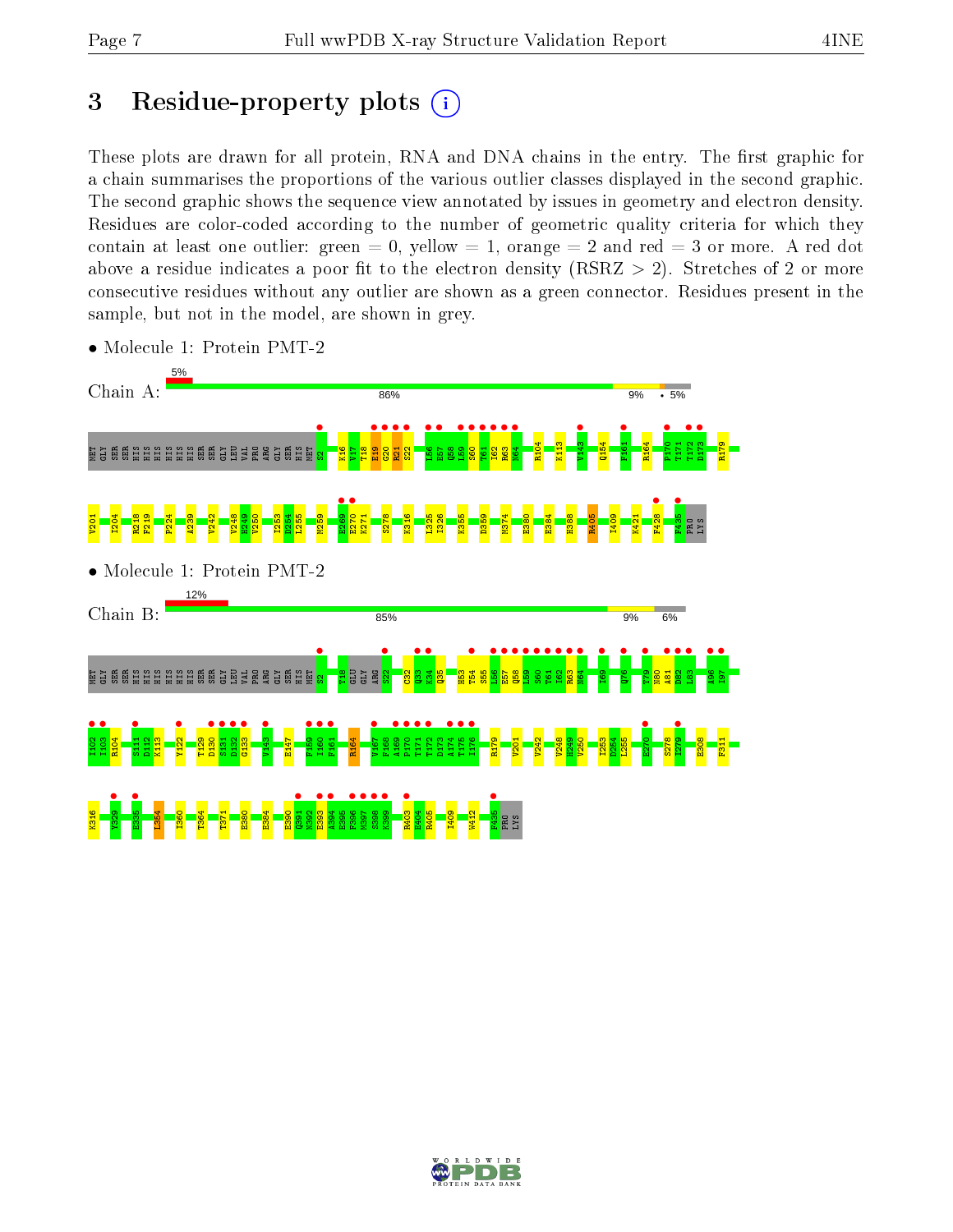# 4 Data and refinement statistics  $(i)$

| Property                                                             | Value                                              | Source                       |
|----------------------------------------------------------------------|----------------------------------------------------|------------------------------|
| Space group                                                          | P <sub>1</sub>                                     | Depositor                    |
| Cell constants                                                       | 68.01Å 74.74Å<br>57.13Å                            | Depositor                    |
| a, b, c, $\alpha$ , $\beta$ , $\gamma$                               | $107.18^\circ$<br>$96.30^{\circ}$ $106.51^{\circ}$ |                              |
| Resolution $(A)$                                                     | 29.63<br>$-1.45$                                   | Depositor                    |
|                                                                      | 29.63<br>$-1.45$                                   | <b>EDS</b>                   |
| % Data completeness                                                  | $85.7(29.63-1.45)$                                 | Depositor                    |
| (in resolution range)                                                | $85.7(29.63-1.45)$                                 | <b>EDS</b>                   |
| $R_{merge}$                                                          | (Not available)                                    | Depositor                    |
| $\mathrm{R}_{sym}$                                                   | 0.05                                               | Depositor                    |
| $\sqrt{I/\sigma(I)} > 1$                                             | 3.74 (at $1.45\text{\AA}$ )                        | Xtriage                      |
| Refinement program                                                   | <b>REFMAC</b>                                      | Depositor                    |
|                                                                      | $0.170$ , $0.194$                                  | Depositor                    |
| $R, R_{free}$                                                        | 0.169,<br>0.193                                    | DCC                          |
| $R_{free}$ test set                                                  | 7671 reflections $(5.01\%)$                        | wwPDB-VP                     |
| Wilson B-factor $(A^2)$                                              | 15.1                                               | Xtriage                      |
| Anisotropy                                                           | 0.096                                              | Xtriage                      |
| Bulk solvent $k_{sol}(e/\mathring{A}^3)$ , $B_{sol}(\mathring{A}^2)$ | $0.39$ , 47.4                                      | <b>EDS</b>                   |
| L-test for twinning <sup>2</sup>                                     | $< L >$ = 0.51, $< L2$ > = 0.34                    | Xtriage                      |
| Estimated twinning fraction                                          | No twinning to report.                             | $\overline{\text{X}}$ triage |
| $\overline{F_o, F_c}$ correlation                                    | 0.97                                               | <b>EDS</b>                   |
| Total number of atoms                                                | 8171                                               | wwPDB-VP                     |
| Average B, all atoms $(A^2)$                                         | 20.0                                               | wwPDB-VP                     |

Xtriage's analysis on translational NCS is as follows: The largest off-origin peak in the Patterson function is  $7.67\%$  of the height of the origin peak. No significant pseudotranslation is detected.

<sup>&</sup>lt;sup>2</sup>Theoretical values of  $\langle |L| \rangle$ ,  $\langle L^2 \rangle$  for acentric reflections are 0.5, 0.333 respectively for untwinned datasets, and 0.375, 0.2 for perfectly twinned datasets.



<span id="page-7-1"></span><span id="page-7-0"></span><sup>1</sup> Intensities estimated from amplitudes.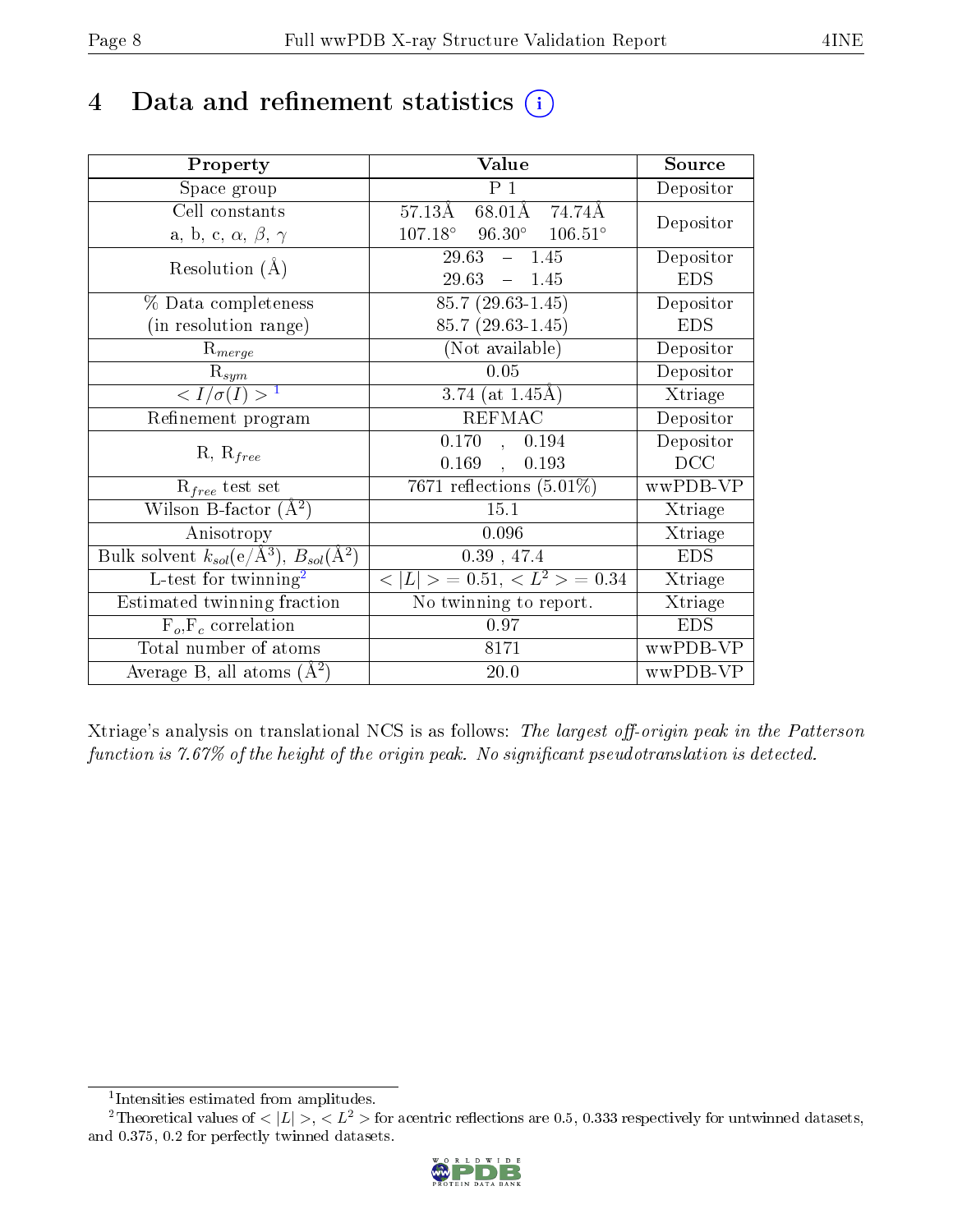# 5 Model quality  $(i)$

### 5.1 Standard geometry  $(i)$

Bond lengths and bond angles in the following residue types are not validated in this section: OPE, SAH, BME

The Z score for a bond length (or angle) is the number of standard deviations the observed value is removed from the expected value. A bond length (or angle) with  $|Z| > 5$  is considered an outlier worth inspection. RMSZ is the root-mean-square of all Z scores of the bond lengths (or angles).

| Mol | Chain |      | Bond lengths     | Bond angles |           |
|-----|-------|------|------------------|-------------|-----------|
|     |       | RMSZ | $\# Z  > 5$      | <b>RMSZ</b> | # $ Z >5$ |
|     |       | 0.54 | 0/3607           | 0.67        | 0/4878    |
|     | B     | 0.49 | $2/3544$ (0.1\%) | 0.62        | 0/4792    |
| AH  | ΑH    | 0.51 | $2/7151(0.0\%)$  | 0.65        | 0/9670    |

Chiral center outliers are detected by calculating the chiral volume of a chiral center and verifying if the center is modelled as a planar moiety or with the opposite hand.A planarity outlier is detected by checking planarity of atoms in a peptide group, atoms in a mainchain group or atoms of a sidechain that are expected to be planar.

|  | Mol   Chain   $\#\text{Chirality outliers}$   $\#\text{Planarity outliers}$ ' |
|--|-------------------------------------------------------------------------------|
|  |                                                                               |

| Mol |  |     | $\top$ Chain   Res   Type   Atoms |      | Observed $(A)$ | $\pm$ Ideal(A) $\pm$ |
|-----|--|-----|-----------------------------------|------|----------------|----------------------|
|     |  |     |                                   | 6.62 | 49.ء           |                      |
|     |  | FRP | $^{\circ}$ CD2-CE2 $^{\circ}$     | 5.07 |                |                      |

All (2) bond length outliers are listed below:

There are no bond angle outliers.

There are no chirality outliers.

All (1) planarity outliers are listed below:

|  |  | $\lceil\,\mathrm{Mol}\hskip.7pt\rceil$ Chain $\mid\mathrm{Res}\hskip.7pt\rceil$ Type $\mid$ Group |
|--|--|---------------------------------------------------------------------------------------------------|
|  |  | THR Peptide                                                                                       |

### 5.2 Too-close contacts  $(i)$

In the following table, the Non-H and H(model) columns list the number of non-hydrogen atoms and hydrogen atoms in the chain respectively. The H(added) column lists the number of hydrogen

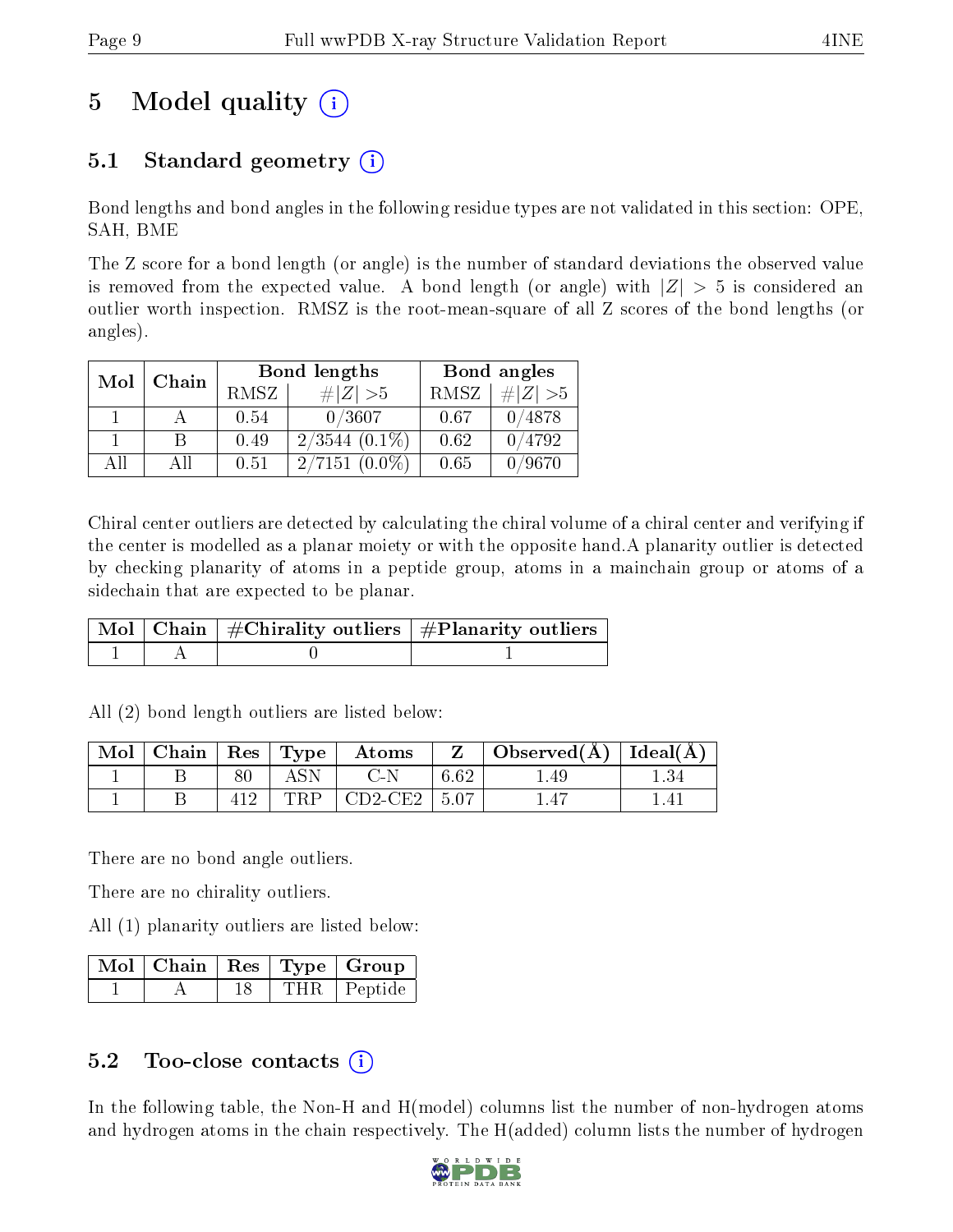| Mol | Chain | $Non-H$ | H (model) | H(added) | <b>Clashes</b> | <b>Symm-Clashes</b> |
|-----|-------|---------|-----------|----------|----------------|---------------------|
|     | А     | 3535    |           | 3454     | 47             |                     |
|     | В     | 3474    |           | 3388     | 32             |                     |
| 2   | А     | 26      |           | 19       |                |                     |
| 2   | В     | 26      |           | 19       |                |                     |
| 3   | А     | 8       |           | 6        |                |                     |
| 3   | В     |         |           | 6        |                |                     |
|     |       |         |           | 5        |                |                     |
|     | В     |         |           | 5        |                |                     |
| 5   | А     | 600     |           |          | $10\,$         |                     |
| 5   | В     | 486     |           |          | 5              |                     |
| All | All   | 8171    |           | 6902     | 79             |                     |

atoms added and optimized by MolProbity. The Clashes column lists the number of clashes within the asymmetric unit, whereas Symm-Clashes lists symmetry related clashes.

The all-atom clashscore is defined as the number of clashes found per 1000 atoms (including hydrogen atoms). The all-atom clashscore for this structure is 6.

All (79) close contacts within the same asymmetric unit are listed below, sorted by their clash magnitude.

|                                        |                              | Interatomic    | Clash         |
|----------------------------------------|------------------------------|----------------|---------------|
| Atom-1                                 | Atom-2                       | distance $(A)$ | overlap $(A)$ |
| 1:A:405:ARG:CZ                         | 1:A:409[B]:ILE:HD12          | 1.69           | 1.22          |
| 1: A:374:MET:HG2                       | 5:A:1064:HOH:O               | 1.42           | 1.13          |
| 1:B:393:GLU:HG2                        | $1:B:405:ARG:\overline{NH1}$ | 1.68           | 1.08          |
| 1:A:325[A]:LEU:HDI1                    | 1:A:428:PHE:CE1              | 2.00           | 0.95          |
| 1:A:242[A]:VAL:CG1                     | 1:A:250:VAL:HG21             | 2.00           | 0.92          |
| 1: B:360: ILE:O                        | 1:B:364[B]:THR:HG22          | 1.70           | 0.90          |
| 1: B: 129: THR: CG2                    | 1:B:133:GLY:HA2              | 2.03           | 0.88          |
| $1:A:242[A]:\overline{VAL:HG11}$       | 1:A:250:VAL:HG21             | 1.55           | 0.88          |
| 1: B: 393: GLU: HG2                    | 1:B:405:ARG:HH12             | 1.33           | 0.87          |
| 1:A:218[A]:ARG:HD3                     | 1:A:428:PHE:CZ               | 2.10           | 0.87          |
| 1:A:405:ARG:CZ                         | 1:A:409[B]:ILE:CD1           | 2.53           | 0.86          |
| 1:B:393:GLU:OE2                        | 1:B:405:ARG:CZ               | 2.27           | 0.82          |
| 1:B:129:THR:HG23                       | 1:B:133:GLY:HA2              | 1.61           | 0.80          |
| 1: A:316: LYS: HE2                     | 5:A:735:HOH:O                | 1.79           | 0.80          |
| 1:B:164:ARG:HD2                        | 5:B:1014:HOH:O               | 1.82           | 0.79          |
| 1:A:218[A]:ARG:CD                      | 1: A:428: PHE:CE1            | 2.66           | 0.78          |
| 1: A:421:LYS:HE2                       | 5:A:920:HOH:O                | 1.81           | 0.78          |
| 1:A:405:ARG:NH2                        | 1:A:409[B]:ILE:CD1           | 2.46           | 0.77          |
| 1:B:393:GLU:CG                         | 1:B:405:ARG:NH1              | 2.49           | 0.76          |
| 1: A:405: ARG: NH2                     | 1:A:409[B]:ILE:HD12          | 2.04           | 0.72          |
| $1:B.\overline{242[A].\text{VAL}:CG2}$ | 1:B:250:VAL:HG21             | 2.19           | 0.72          |

Continued on next page...

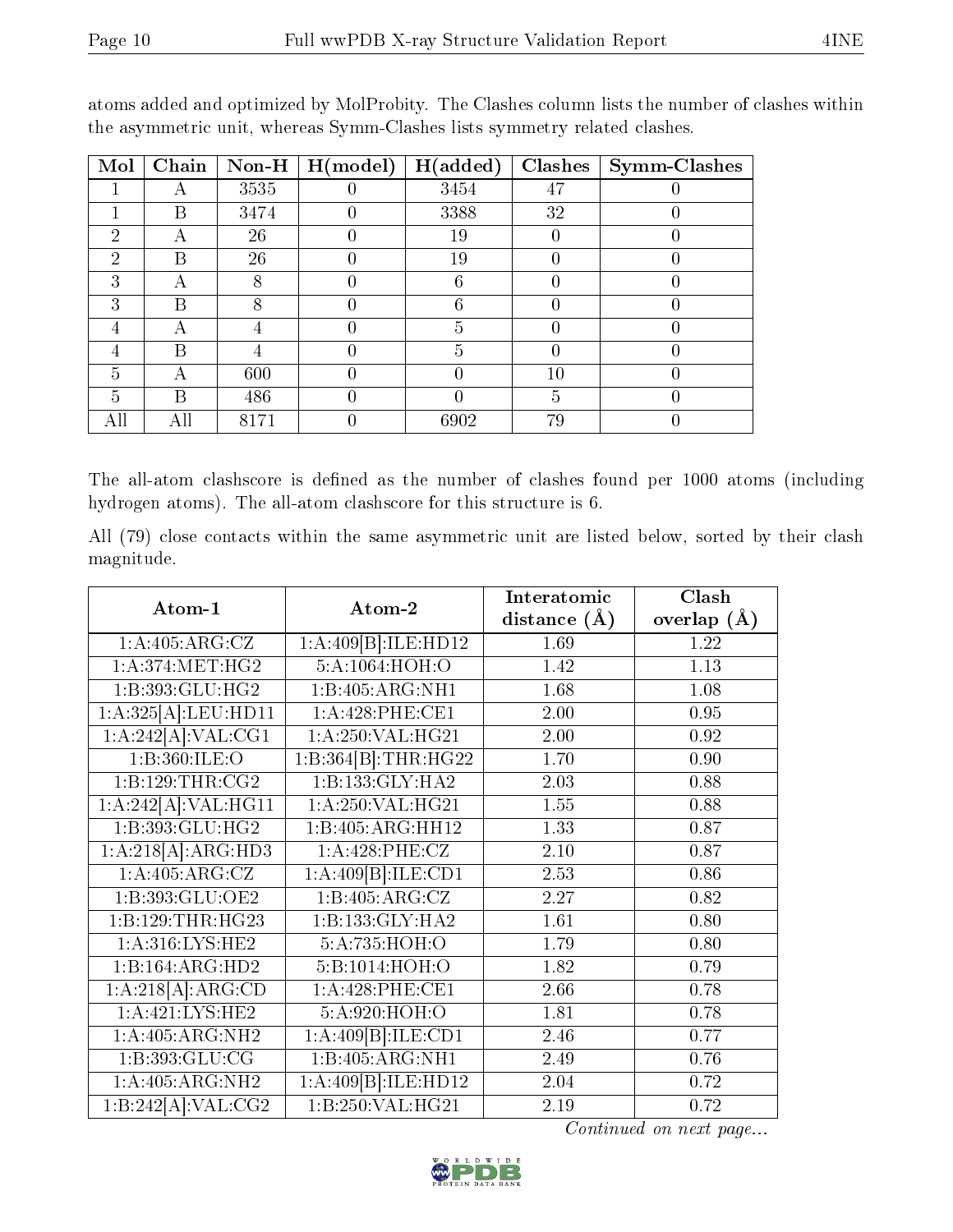| Atom-1                                 | Atom-2              | Interatomic       | Clash           |
|----------------------------------------|---------------------|-------------------|-----------------|
|                                        |                     | distance $(\AA)$  | overlap $(\AA)$ |
| $1:\overline{A:218[A]:\text{ARG:HD2}}$ | 1:A:428:PHE:CE1     | 2.25              | 0.71            |
| 1: B: 380: GLU:O                       | 1:B:384:GLU:HG3     | 1.92              | 0.70            |
| $1: B:316: LY\overline{S:HE2}$         | 5:B:705:HOH:O       | 1.96              | 0.66            |
| 1:A:355:LYS:HE3                        | 5:A:1147:HOH:O      | 1.96              | 0.65            |
| 1:B:201:VAL:HG13                       | 5:B:904:HOH:O       | 1.98              | 0.64            |
| 1:A:242[A]:VAL:HG22                    | 1:A:248:VAL:HB      | 1.80              | 0.63            |
| 1:A:242[A]:VAL:HG11                    | 1: A:250: VAL: CG2  | 2.29              | 0.63            |
| 1:A:218[A]:ARG:HD3                     | 1:A:428:PHE:CE1     | 2.30              | $0.62\,$        |
| 1:A:218[A]:ARG:HD2                     | 1: A:428: PHE: HE1  | 1.64              | 0.61            |
| 1:A:355:LYS:NZ                         | 1:A:359:ASP:OD1     | $2.25\,$          | 0.61            |
| 1: A:405: ARG: NH1                     | 1:A:409[B]:ILE:HD12 | 2.14              | 0.61            |
| 1:A:242[A]:VAL:CG1                     | 1: A:250:VAL:CG2    | 2.80              | 0.59            |
| 1: A:20: GLY:H                         | 1: A:21: ARG:NH1    | 2.01              | 0.59            |
| 1:B:393:GLU:CG                         | 1:B:405:ARG:HH12    | $\overline{2.13}$ | 0.58            |
| $1:A:113:LYS:H\overline{B2}$           | 5:A:860:HOH:O       | 2.03              | 0.57            |
| 1:A:19:GLU:HA                          | 5:A:1012:HOH:O      | $2.04\,$          | 0.57            |
| 1:A:242[A]:VAL:HG13                    | 1:A:250:VAL:HG21    | 1.84              | 0.57            |
| $1: \overline{B:53:HIS:HB3}$           | 1:B:58:GLN:OE1      | 2.05              | 0.57            |
| 1: A:16: LYS:O                         | 1:A:19:GLU:HB3      | $2.04\,$          | 0.57            |
| 1:A:204:ILE:HG13                       | 1: A:259:MET:HE1    | 1.87              | 0.56            |
| 1:A:325[A]:LEU:CD1                     | 1:A:428:PHE:CE1     | 2.84              | $0.55\,$        |
| 1:B:242[A]:VAL:CG2                     | 1:B:250:VAL:CG2     | 2.84              | 0.54            |
| 1: A:60: SER:O                         | 1: A:63: ARG: NH1   | 2.38              | 0.53            |
| 1: B: 55: SER: OG                      | 1: B: 57: GLU: HG2  | 2.10              | 0.51            |
| 1:A:218[A]:ARG:CD                      | 1:A:428:PHE:CZ      | 2.88              | 0.51            |
| 1: A:270: GLU:OE1                      | 5:A:895:HOH:O       | 2.19              | 0.51            |
| 1:B:390:GLU:HG3                        | 1:B:409:ILE:HD12    | 1.94              | 0.50            |
| 1:B:364[B]:THR:HB                      | 5:B:784:HOH:O       | 2.12              | 0.49            |
| 1: A: 388: HIS: HE1                    | 5:A:1083:HOH:O      | 1.96              | 0.49            |
| 1:B:129:THR:HG23                       | 1:B:133:GLY:CA      | 2.35              | 0.49            |
| $1:B:81:ALA:\overline{HBI}$            | 1:B:122:TYR:OH      | 2.14              | 0.48            |
| 1:A:218[B]:ARG:HD2                     | 5:A:1040:HOH:O      | 2.14              | 0.47            |
| 1: A:154: GLN:HB3                      | 1:A:271:LYS:HD3     | 1.96              | 0.47            |
| 1:B:147[B]:GLU:HG3                     | 5:B:773:HOH:O       | 2.15              | 0.46            |
| 1: A:20: GLY:H                         | 1: A:21: ARG:HH11   | 1.62              | 0.46            |
| $1:A.\overline{201[B].VAL:HG13}$       | 5:A:912:HOH:O       | 2.15              | 0.46            |
| 1:A:325[B]:LEU:HD23                    | 1:A:326:ILE:N       | 2.31              | 0.45            |
| 1:A:239:ALA:O                          | 1:A:242[A]:VAL:HG12 | 2.17              | 0.45            |
| 1:B:311:PHE:HB3                        | 1:B:364[B]:THR:HG21 | 1.99              | 0.44            |
| 1:BB:393:GLU:OE2                       | 1:B:405:ARG:NH1     | 2.50              | 0.44            |
| 1:B:179:ARG:HG2                        | 1:B:255:LEU:O       | 2.18              | 0.44            |

Continued from previous page...

Continued on next page...

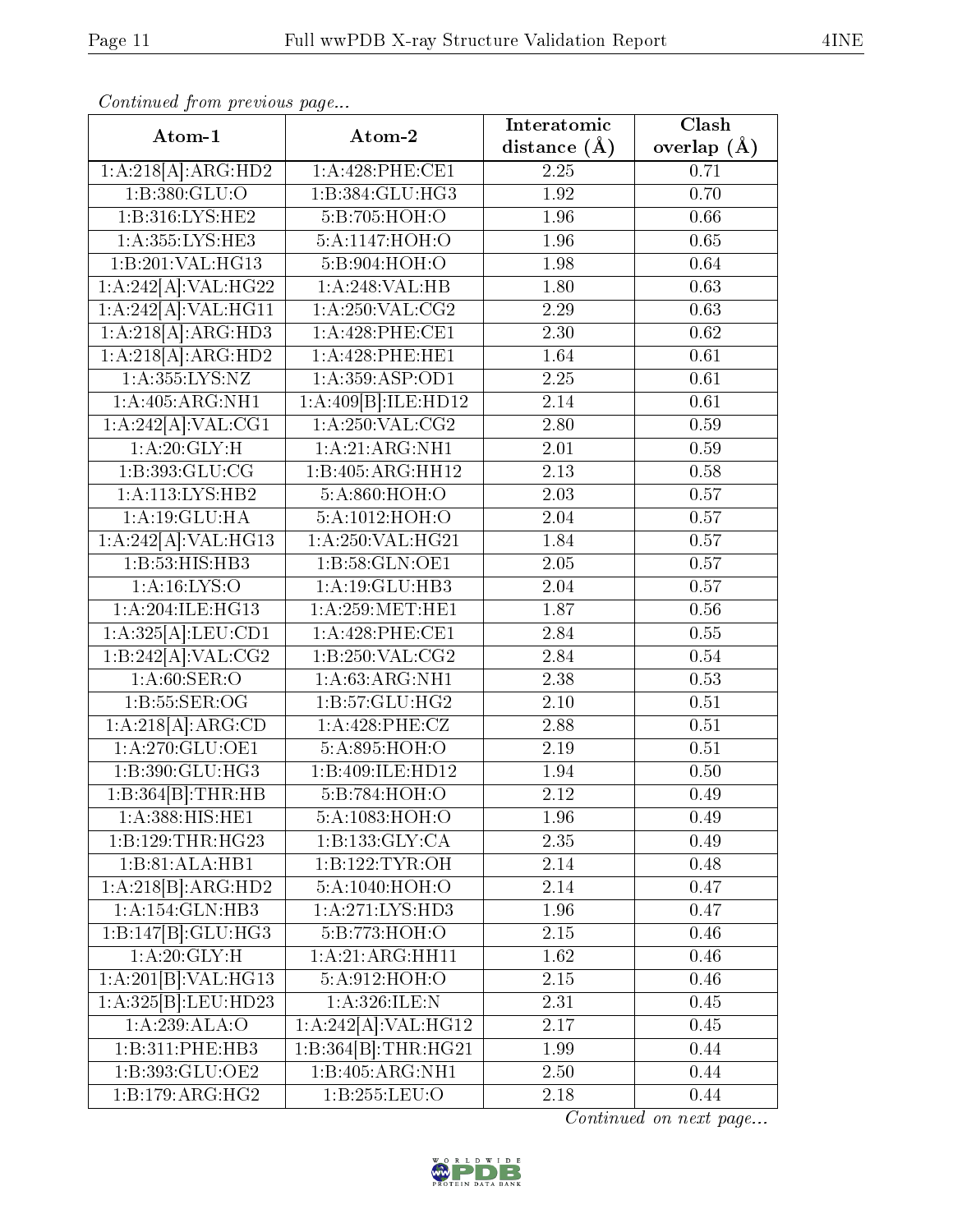| Atom-1                          | Atom-2                              | Interatomic      | Clash           |
|---------------------------------|-------------------------------------|------------------|-----------------|
|                                 |                                     | distance $(\AA)$ | overlap $(\AA)$ |
| 1: A:253: ILE: HG22             | $1: A:278:$ SER:HB2                 | 2.00             | 0.44            |
| 1:B:242[B]:VAL:H G12            | 1:B:248:VAL:HB                      | 2.00             | 0.44            |
| 1:B:129:THR:HG22                | 1:B:130:ASP:O                       | 2.18             | 0.43            |
| 1: A:60: SER:O                  | 1: A:63: ARG: NH2                   | 2.48             | 0.43            |
| 1:B:113:LYS:HA                  | 1:B:113:LYS:HD2                     | 1.86             | 0.43            |
| 1:A:219:PHE:CZ                  | 1:A:325[A]:LEU:HB3                  | 2.53             | 0.43            |
| 1: A:62: ILE: O                 | 1: A:63: ARG:NH1                    | 2.52             | 0.43            |
| 1:B:253:ILE:HG22                | 1:B:278:SER:HB2                     | 2.01             | 0.42            |
| 1:B:354:LEU:HG                  | 1:B:371:THR:HB                      | 2.01             | 0.42            |
| 1:A:405:ARG:NH2                 | 1:A:409[B]:ILE:HD13                 | 2.28             | 0.42            |
| 1:A:242[A]:VAL:HG13             | $1:A:250:\overline{\text{VAL}:CG2}$ | 2.48             | 0.41            |
| 1: B: 32: CYS: SG               | 1:B:35:GLN:HG3                      | 2.59             | 0.41            |
| $1:A:179:ARG:\overline{HG2}$    | 1: A: 255: LEU: O                   | 2.20             | 0.41            |
| 1: A:405: ARG: NE               | 1:A:409[B]:ILE:HD12                 | 2.28             | 0.41            |
| $1: B: 393: GLU: \overline{CD}$ | 1:B:405:ARG:NH1                     | 2.74             | 0.41            |
| 1:B:393:GLU:CD                  | 1:B:405:ARG:CZ                      | 2.88             | 0.40            |
| 1:A:380:GLU:O                   | 1: A: 384: GLU: HG3                 | 2.22             | 0.40            |

Continued from previous page...

There are no symmetry-related clashes.

### 5.3 Torsion angles (i)

#### 5.3.1 Protein backbone (i)

In the following table, the Percentiles column shows the percent Ramachandran outliers of the chain as a percentile score with respect to all X-ray entries followed by that with respect to entries of similar resolution.

The Analysed column shows the number of residues for which the backbone conformation was analysed, and the total number of residues.

| Mol | Chain | Analysed                        | Favoured    |           | Allowed   Outliers   Percentiles |
|-----|-------|---------------------------------|-------------|-----------|----------------------------------|
|     |       | $437/454(96\%)$                 | $428(98\%)$ | $9(2\%)$  | $\sqrt{100}$ $\sqrt{100}$        |
|     |       | $428/454 (94\%)$   $421 (98\%)$ |             | $7(2\%)$  | 100<br>100                       |
| All | All   | $865/908$ (95\%)   849 (98\%)   |             | $16(2\%)$ | 100<br>$100 \mid$                |

There are no Ramachandran outliers to report.

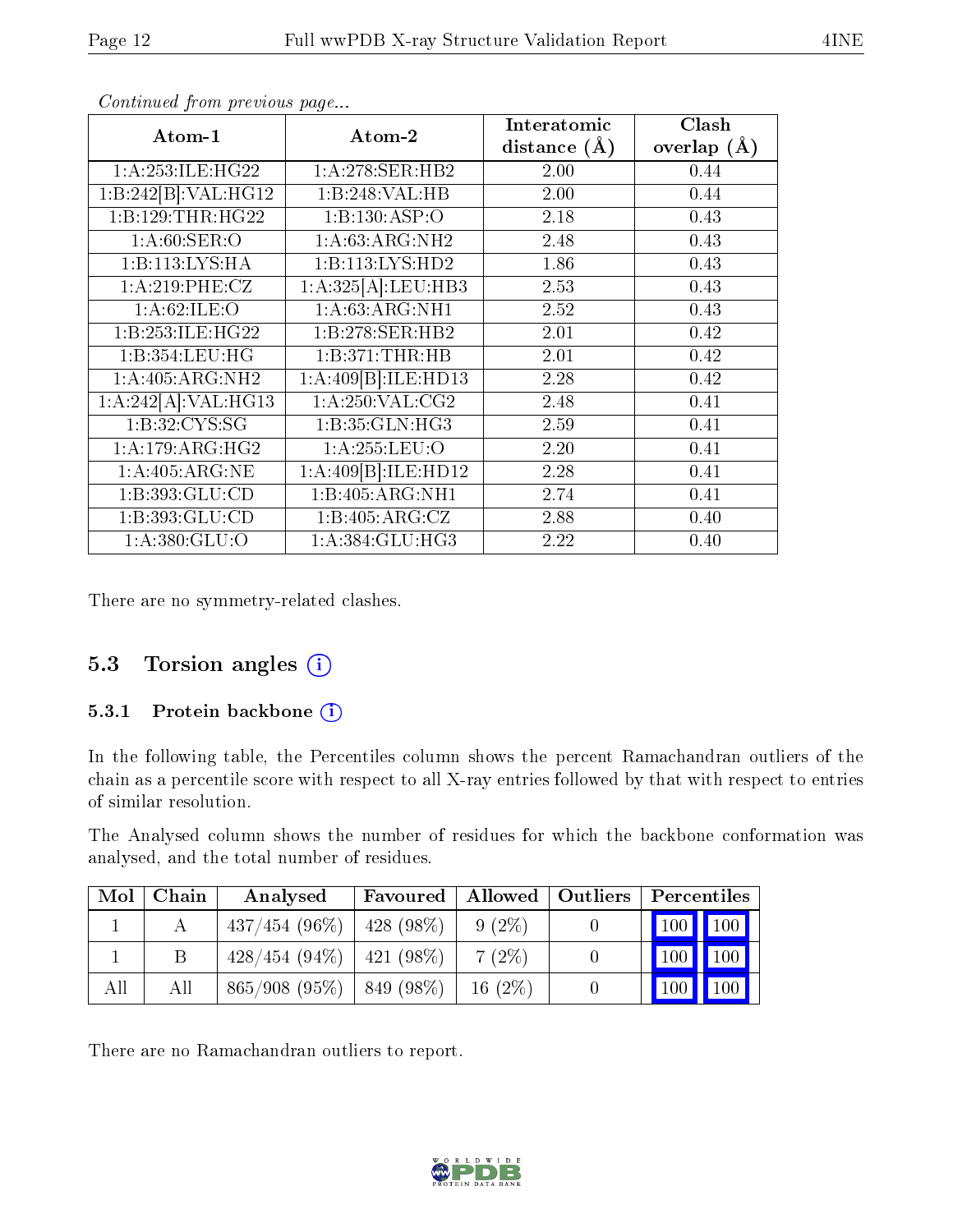#### 5.3.2 Protein sidechains  $(i)$

In the following table, the Percentiles column shows the percent sidechain outliers of the chain as a percentile score with respect to all X-ray entries followed by that with respect to entries of similar resolution.

The Analysed column shows the number of residues for which the sidechain conformation was analysed, and the total number of residues.

| Mol | Chain | Analysed         | Rotameric | $\mid$ Outliers | Percentiles |
|-----|-------|------------------|-----------|-----------------|-------------|
|     |       | 389/401(97%)     | 382 (98%) | $7(2\%)$        | 26<br>59    |
|     |       | $383/401 (96\%)$ | 376 (98%) | $7(2\%)$        | 26<br>59    |
| All | All   | 772/802 (96%)    | 758 (98%) | 14 (2%)         | 26<br>59    |

All (14) residues with a non-rotameric sidechain are listed below:

| Mol          | Chain              | Res | Type                               |
|--------------|--------------------|-----|------------------------------------|
| $\mathbf{1}$ | А                  | 19  | $\operatorname{GLU}$               |
| 1            | A                  | 21  | $\rm{ARG}$                         |
| $\mathbf{1}$ | $\bf{A}$           | 22  | SER                                |
| $\mathbf{1}$ | $\bf{A}$           | 104 | $\rm{ARG}$                         |
| $\mathbf{1}$ | $\overline{A}$     | 164 | ARG                                |
| 1            | $\bf{A}$           | 224 | PRO                                |
| $\mathbf{1}$ | $\overline{\rm A}$ | 405 | ARG                                |
| 1            | В                  | 54  | THR                                |
| $\mathbf{1}$ | В                  | 63  | ARG                                |
| 1            | В                  | 104 | ARG                                |
| 1            | В                  | 164 | ARG                                |
| 1            | В                  | 308 | $\mathrm{GL}\mathrm{\overline{U}}$ |
| 1            | R                  | 354 | LEU                                |
| 1            | R                  | 403 | $\rm{ARG}$                         |

Some sidechains can be flipped to improve hydrogen bonding and reduce clashes. All (1) such sidechains are listed below:

| Mol | Chain   Res | Type |
|-----|-------------|------|
|     |             |      |

#### $5.3.3$  RNA  $(i)$

There are no RNA molecules in this entry.

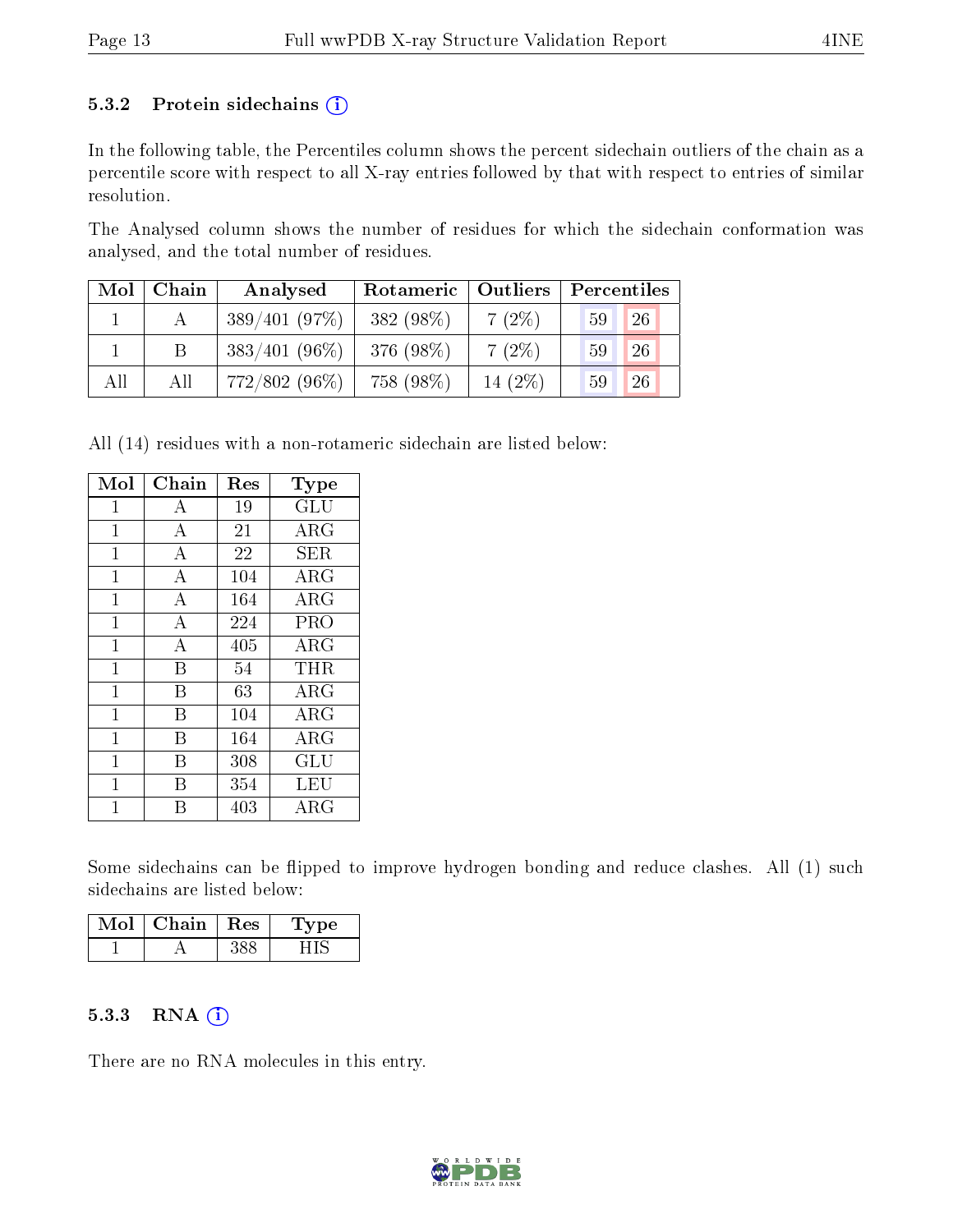### 5.4 Non-standard residues in protein, DNA, RNA chains (i)

There are no non-standard protein/DNA/RNA residues in this entry.

### 5.5 Carbohydrates  $(i)$

There are no carbohydrates in this entry.

### 5.6 Ligand geometry  $(i)$

6 ligands are modelled in this entry.

In the following table, the Counts columns list the number of bonds (or angles) for which Mogul statistics could be retrieved, the number of bonds (or angles) that are observed in the model and the number of bonds (or angles) that are dened in the Chemical Component Dictionary. The Link column lists molecule types, if any, to which the group is linked. The Z score for a bond length (or angle) is the number of standard deviations the observed value is removed from the expected value. A bond length (or angle) with  $|Z| > 2$  is considered an outlier worth inspection. RMSZ is the root-mean-square of all Z scores of the bond lengths (or angles).

| Mol            | Chain      |   | Res | Link   | Bond lengths |             |          | Bond angles |             |                  |
|----------------|------------|---|-----|--------|--------------|-------------|----------|-------------|-------------|------------------|
|                | Type       |   |     | Counts | RMSZ         | # $ Z  > 2$ | Counts   | RMSZ        | # $ Z  > 2$ |                  |
| 3              | OPE        | А | 502 |        | 7,7,7        | 0.88        |          | 9.9.9       | 0.87        | $1(11\%)$        |
| $\overline{2}$ | <b>SAH</b> | А | 501 |        | 21, 28, 28   | 1.05        | $1(4\%)$ | 20,40,40    | 1.84        | 5(25%)           |
| $\overline{2}$ | <b>SAH</b> | B | 501 |        | 21, 28, 28   | 1.11        | $2(9\%)$ | 20,40,40    | 1.42        | 3(15%)           |
| 3              | OPE        | B | 502 |        | 7.7.7        | 0.73        |          | 9.9.9       | 0.86        | 0                |
| $\overline{4}$ | <b>BME</b> | А | 503 |        | 3.3.3        | 0.33        |          | 1.2,2       | 0.53        | $\theta$         |
| $\overline{4}$ | <b>BME</b> | B | 503 |        | 3,3,3        | 0.32        | 0        | 1, 2, 2     | 0.38        | $\boldsymbol{0}$ |

In the following table, the Chirals column lists the number of chiral outliers, the number of chiral centers analysed, the number of these observed in the model and the number defined in the Chemical Component Dictionary. Similar counts are reported in the Torsion and Rings columns. '-' means no outliers of that kind were identified.

| Mol            | Type       | Chain                   | Res | $\mathop{\rm Link}\nolimits$ | <b>Chirals</b> | <b>Torsions</b> | Rings   |
|----------------|------------|-------------------------|-----|------------------------------|----------------|-----------------|---------|
| 3              | <b>OPE</b> | $\overline{\mathsf{A}}$ | 502 |                              |                | 0/5/5/5         |         |
| $2^{\circ}$    | <b>SAH</b> | А                       | 501 |                              |                | 0/7/31/31       | 0/3/3/3 |
| $\overline{2}$ | <b>SAH</b> | В                       | 501 |                              |                | 0/7/31/31       | 0/3/3/3 |
| 3              | <b>OPE</b> | B                       | 502 |                              |                | 0/5/5/5         |         |
|                | <b>BME</b> | А                       | 503 |                              |                |                 |         |
|                | <b>BME</b> | В                       | 503 |                              |                |                 |         |

All (3) bond length outliers are listed below:

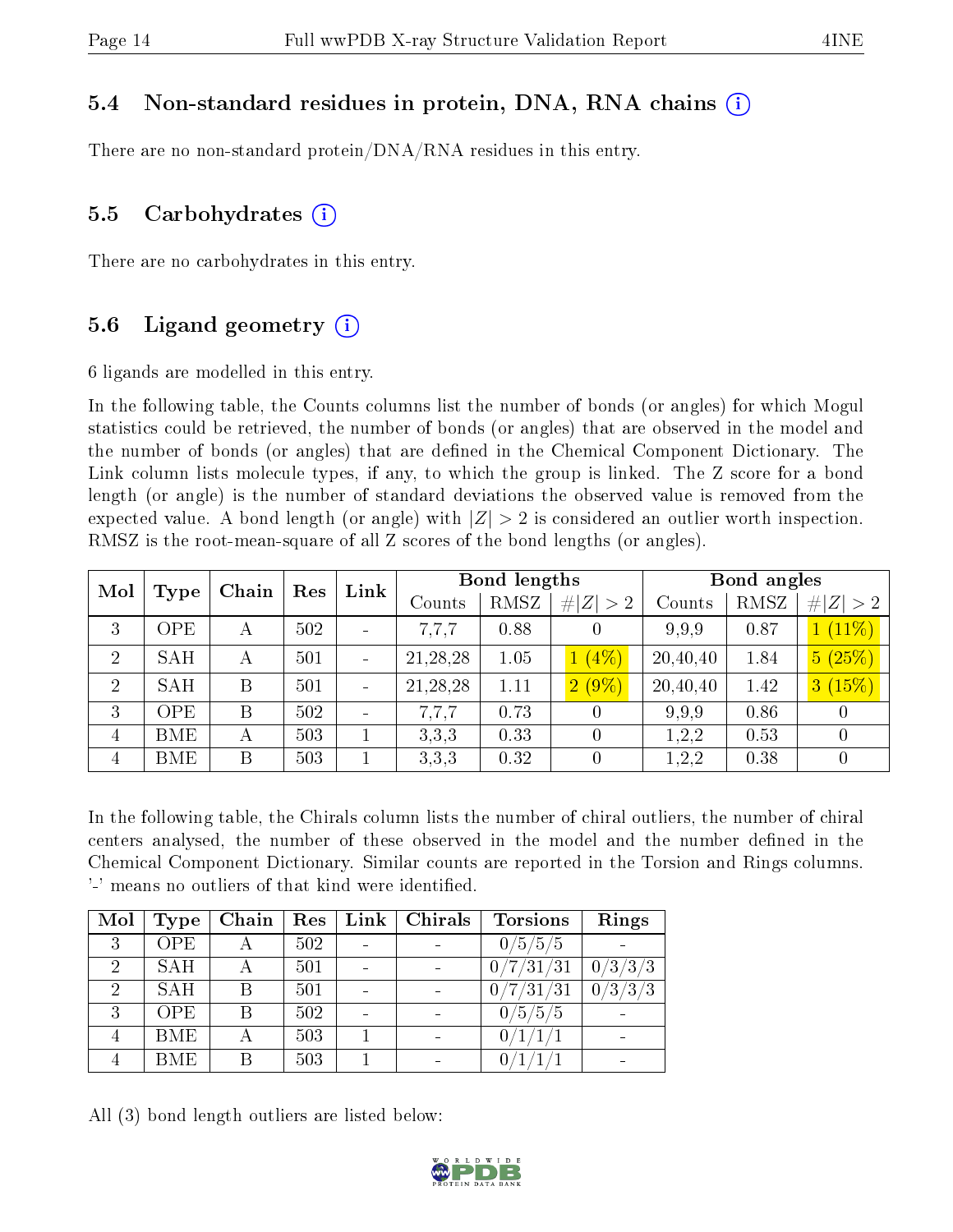|--|--|

| Mol | Chain |     |     |                   |      | $\vert$ Res $\vert$ Type $\vert$ Atoms $\vert$ Z $\vert$ Observed(A) $\vert$ Ideal(A) |          |
|-----|-------|-----|-----|-------------------|------|---------------------------------------------------------------------------------------|----------|
|     |       | 501 |     | $SAH$   $O4'-Cl'$ | 2.89 | 1.45                                                                                  |          |
|     |       | 501 | SAH | $C5-C4$           | 2.43 |                                                                                       | 1.40     |
|     |       | 501 | SAH | $C2-N3$           | 2.00 | $1.35\,$                                                                              | $1.32\,$ |

All (9) bond angle outliers are listed below:

| Mol            | Chain | Res | Type       | Atoms              | Z       | Observed $(^\circ)$ | $\text{Ideal}({}^{\circ})$ |
|----------------|-------|-----|------------|--------------------|---------|---------------------|----------------------------|
| $\overline{2}$ | А     | 501 | <b>SAH</b> | $O4'$ -C1'-C2'     | $-5.14$ | 99.42               | 106.93                     |
| $\overline{2}$ | B     | 501 | <b>SAH</b> | $C4-C5-N7$         | $-3.26$ | 106.00              | 109.40                     |
| 2              | A     | 501 | <b>SAH</b> | $N3-C2-N1$         | $-3.25$ | 123.59              | 128.68                     |
| $\overline{2}$ | А     | 501 | <b>SAH</b> | $C1'$ -N9-C4       | $-2.95$ | 121.45              | 126.64                     |
| $\overline{2}$ | B     | 501 | <b>SAH</b> | $O4'$ -C1'-C2'     | $-2.89$ | 102.70              | 106.93                     |
| 2              | B     | 501 | SAH        | $N3-C2-N1$         | $-2.60$ | 124.61              | 128.68                     |
| $\overline{2}$ | А     | 501 | <b>SAH</b> | $C2-N1-C6$         | 2.51    | 123.06              | 118.75                     |
| $\overline{2}$ | А     | 501 | <b>SAH</b> | $N6$ -C $6$ -N $1$ | 2.38    | 123.50              | 118.57                     |
| 3              | А     | 502 | <b>OPE</b> | $O2-P-O1$          | 2.23    | 116.15              | 107.64                     |

There are no chirality outliers.

There are no torsion outliers.

There are no ring outliers.

No monomer is involved in short contacts.

The following is a two-dimensional graphical depiction of Mogul quality analysis of bond lengths, bond angles, torsion angles, and ring geometry for all instances of the Ligand of Interest. In addition, ligands with molecular weight > 250 and outliers as shown on the validation Tables will also be included. For torsion angles, if less then 5% of the Mogul distribution of torsion angles is within 10 degrees of the torsion angle in question, then that torsion angle is considered an outlier. Any bond that is central to one or more torsion angles identified as an outlier by Mogul will be highlighted in the graph. For rings, the root-mean-square deviation (RMSD) between the ring in question and similar rings identified by Mogul is calculated over all ring torsion angles. If the average RMSD is greater than 60 degrees and the minimal RMSD between the ring in question and any Mogul-identified rings is also greater than 60 degrees, then that ring is considered an outlier. The outliers are highlighted in purple. The color gray indicates Mogul did not find sufficient equivalents in the CSD to analyse the geometry.

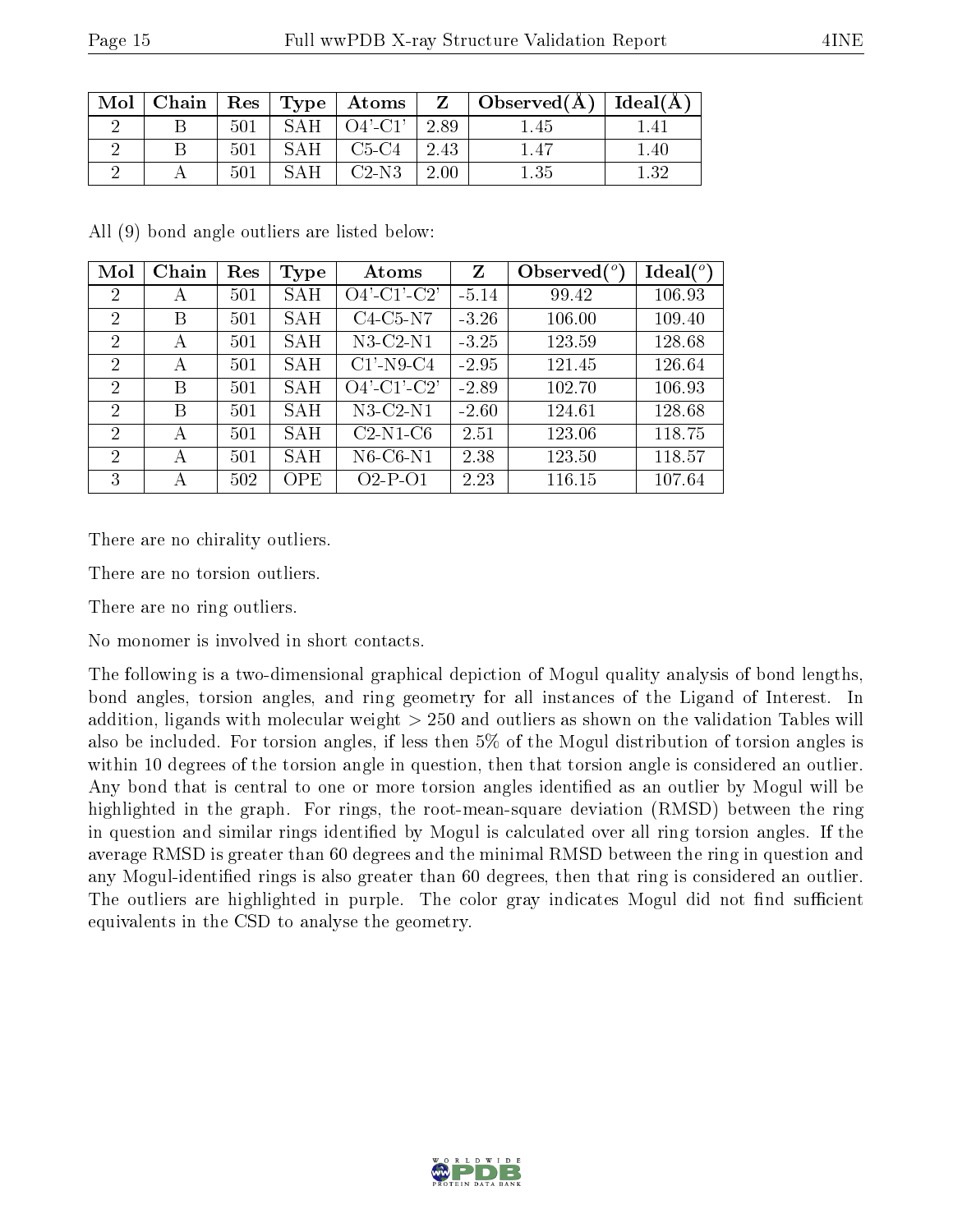

### 5.7 [O](https://www.wwpdb.org/validation/2017/XrayValidationReportHelp#nonstandard_residues_and_ligands)ther polymers (i)

There are no such residues in this entry.

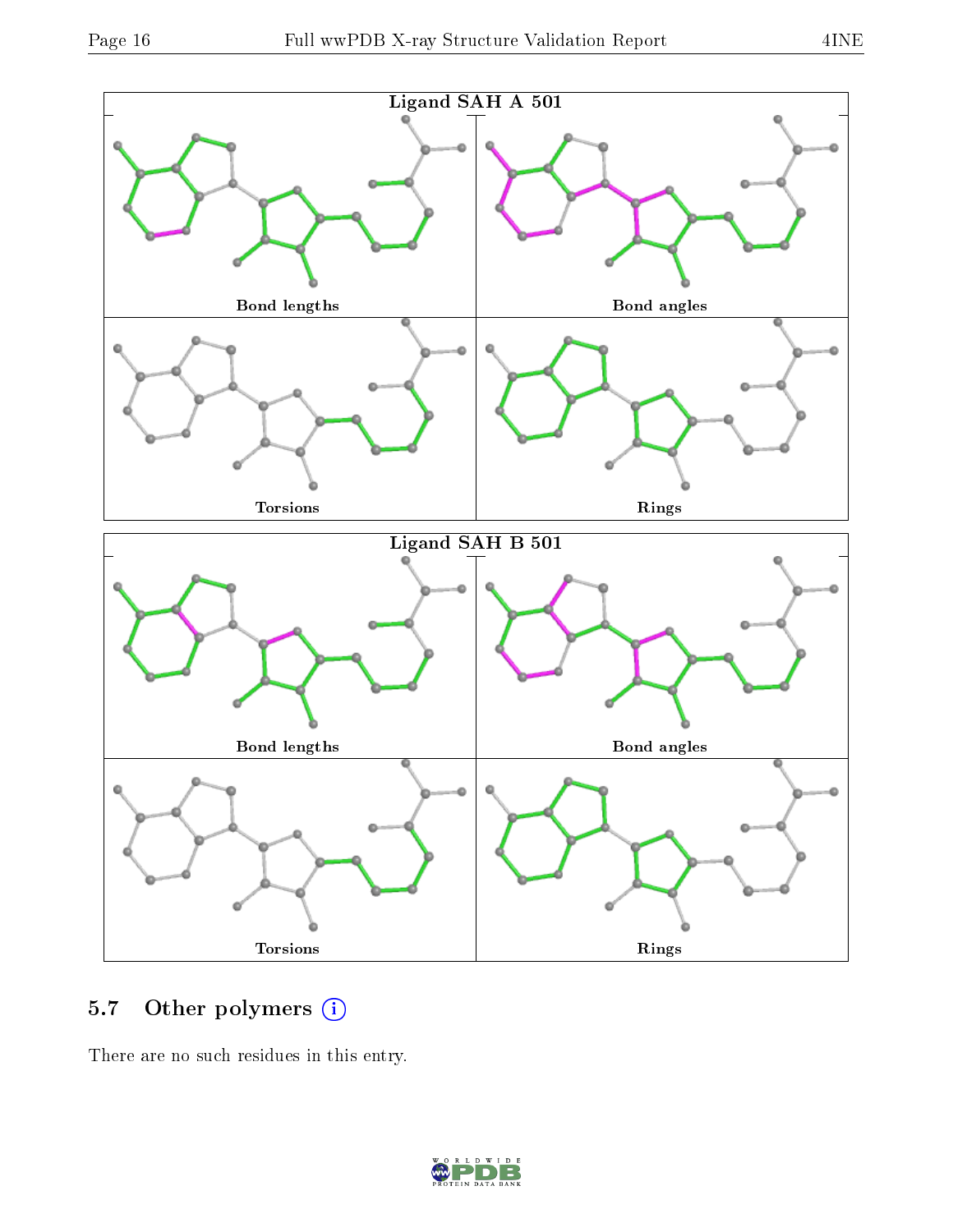## 5.8 Polymer linkage issues (i)

There are no chain breaks in this entry.

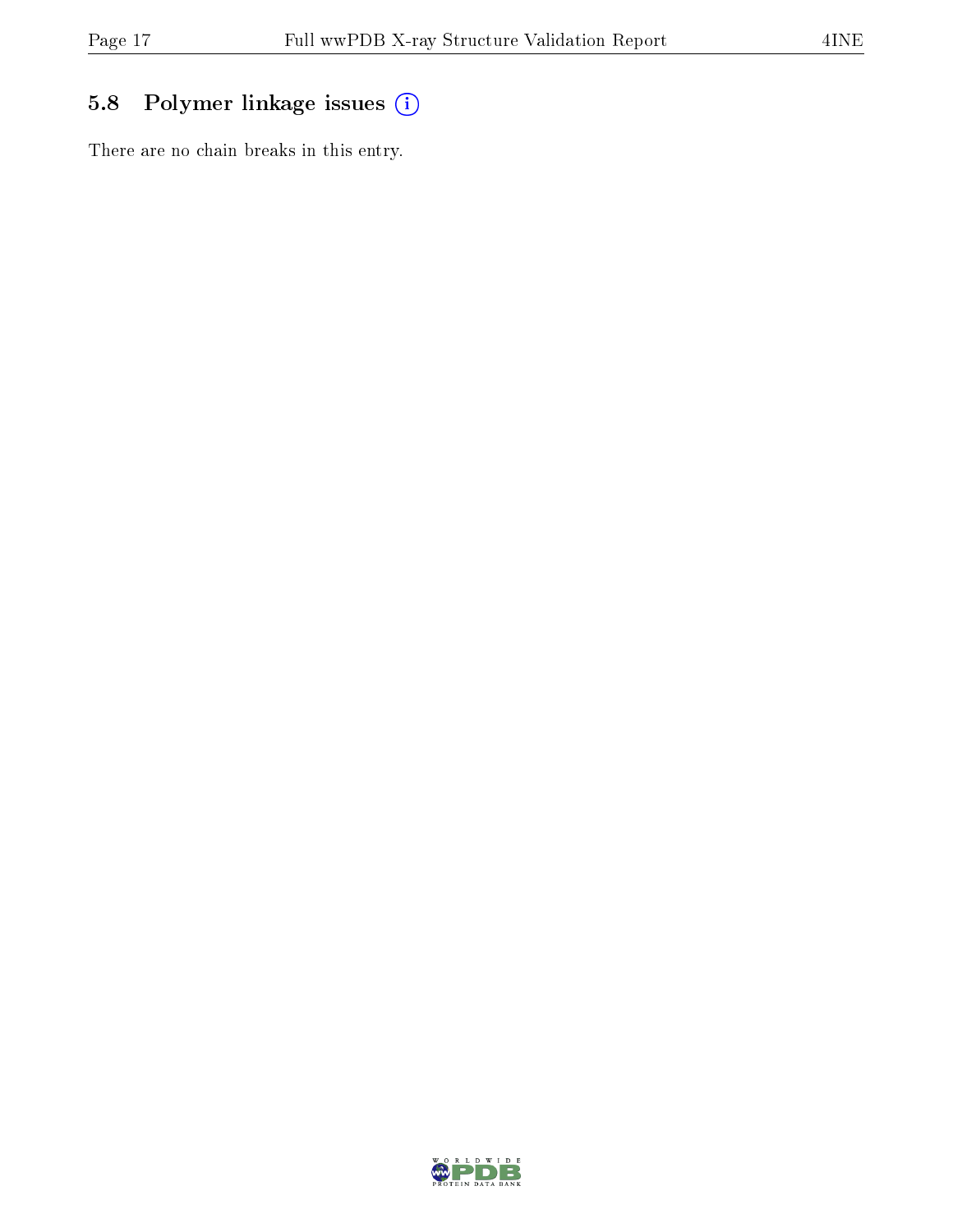# 6 Fit of model and data  $(i)$

# 6.1 Protein, DNA and RNA chains  $(i)$

In the following table, the column labelled  $#RSRZ> 2'$  contains the number (and percentage) of RSRZ outliers, followed by percent RSRZ outliers for the chain as percentile scores relative to all X-ray entries and entries of similar resolution. The OWAB column contains the minimum, median,  $95<sup>th</sup>$  percentile and maximum values of the occupancy-weighted average B-factor per residue. The column labelled ' $Q< 0.9$ ' lists the number of (and percentage) of residues with an average occupancy less than 0.9.

| Mol | Chain | Analysed         | ${ <\hspace{-1.5pt}{\mathrm{RSRZ}} \hspace{-1.5pt}>}$ | $\rm \#RSRZ{>}2$                 | $OWAB(A^2)$    | $\rm Q\textcolor{black}{<}0.9$ |
|-----|-------|------------------|-------------------------------------------------------|----------------------------------|----------------|--------------------------------|
|     |       | $431/454$ (94\%) | 0.19                                                  | 22(5%)<br>28<br>130 <sup>1</sup> | 8, 14, 30, 46  |                                |
|     | Β     | $428/454(94\%)$  | 0.57                                                  | $55(12\%)$ 3<br>$\boxed{4}$      | 11, 18, 40, 66 |                                |
| All | All   | $859/908(94\%)$  | 0.38                                                  | $77(8\%)$ 9                      | 8, 16, 36, 66  |                                |

All (77) RSRZ outliers are listed below:

| Mol            | Chain                   | Res             | Type                      | $\rm RSRZ$       |
|----------------|-------------------------|-----------------|---------------------------|------------------|
| $\mathbf{1}$   | A                       | 60              | SER                       | 7.2              |
| $\overline{1}$ | $\boldsymbol{A}$        | $20\,$          | <b>GLY</b>                | $6.5\,$          |
| $\overline{1}$ | $\overline{\mathbf{B}}$ | 171             | <b>THR</b>                | 6.3              |
| $\overline{1}$ | $\boldsymbol{B}$        | 60              | SER                       | 6.2              |
| $\overline{1}$ | $\overline{\mathrm{B}}$ | 63              | $\overline{\text{ARG}}$   | 6.0              |
| $\overline{1}$ | $\overline{\rm A}$      | 21              | $\rm{ARG}$                | $5.8\,$          |
| $\overline{1}$ | $\boldsymbol{B}$        | 131             | SER                       | $5.8\,$          |
| $\overline{1}$ | $\overline{\mathbf{B}}$ | 61              | <b>THR</b>                | 5.4              |
| $\overline{1}$ | $\overline{\rm A}$      | 63              | $\rm{ARG}$                | $5.2\,$          |
| $\overline{1}$ | $\overline{\rm A}$      | $19\,$          | $\overline{\mathrm{GLU}}$ | $\overline{5.0}$ |
| $\overline{1}$ | $\overline{\rm A}$      | 435             | PHE                       | 4.9              |
| $\overline{1}$ | $\overline{\mathrm{B}}$ | 394             | <b>ALA</b>                | 4.3              |
| $\overline{1}$ | $\overline{B}$          | 57              | GLU                       | 4.3              |
| $\overline{1}$ | $\overline{\mathrm{B}}$ | 167             | $\rm \sqrt{AL}$           | 4.2              |
| $\overline{1}$ | $\overline{\mathrm{B}}$ | 169             | $\overline{\rm ALA}$      | 4.2              |
| $\mathbf{1}$   | $\, {\bf B}$            | 22              | <b>SER</b>                | $\overline{4.1}$ |
| $\overline{1}$ | $\overline{\mathrm{B}}$ | $\overline{56}$ | LEU                       | $\overline{4.0}$ |
| $\overline{1}$ | $\boldsymbol{A}$        | 172             | <b>THR</b>                | $3.9\,$          |
| $\overline{1}$ | $\overline{\mathrm{B}}$ | 172             | <b>THR</b>                | $\overline{3}.8$ |
| $\overline{1}$ | $\overline{B}$          | 132             | $\overline{\text{ASP}}$   | 3.8              |
| $\overline{1}$ | $\boldsymbol{B}$        | $\overline{82}$ | $\overline{\rm ASP}$      | $\overline{3.5}$ |
| $\overline{1}$ | Β                       | 435             | PHE                       | 3.5              |
| $\mathbf{1}$   | $\boldsymbol{B}$        | 76              | GLN                       | 3.4              |
| $\mathbf{1}$   | Β                       | 174             | ALA                       | 3.4              |

Continued on next page...

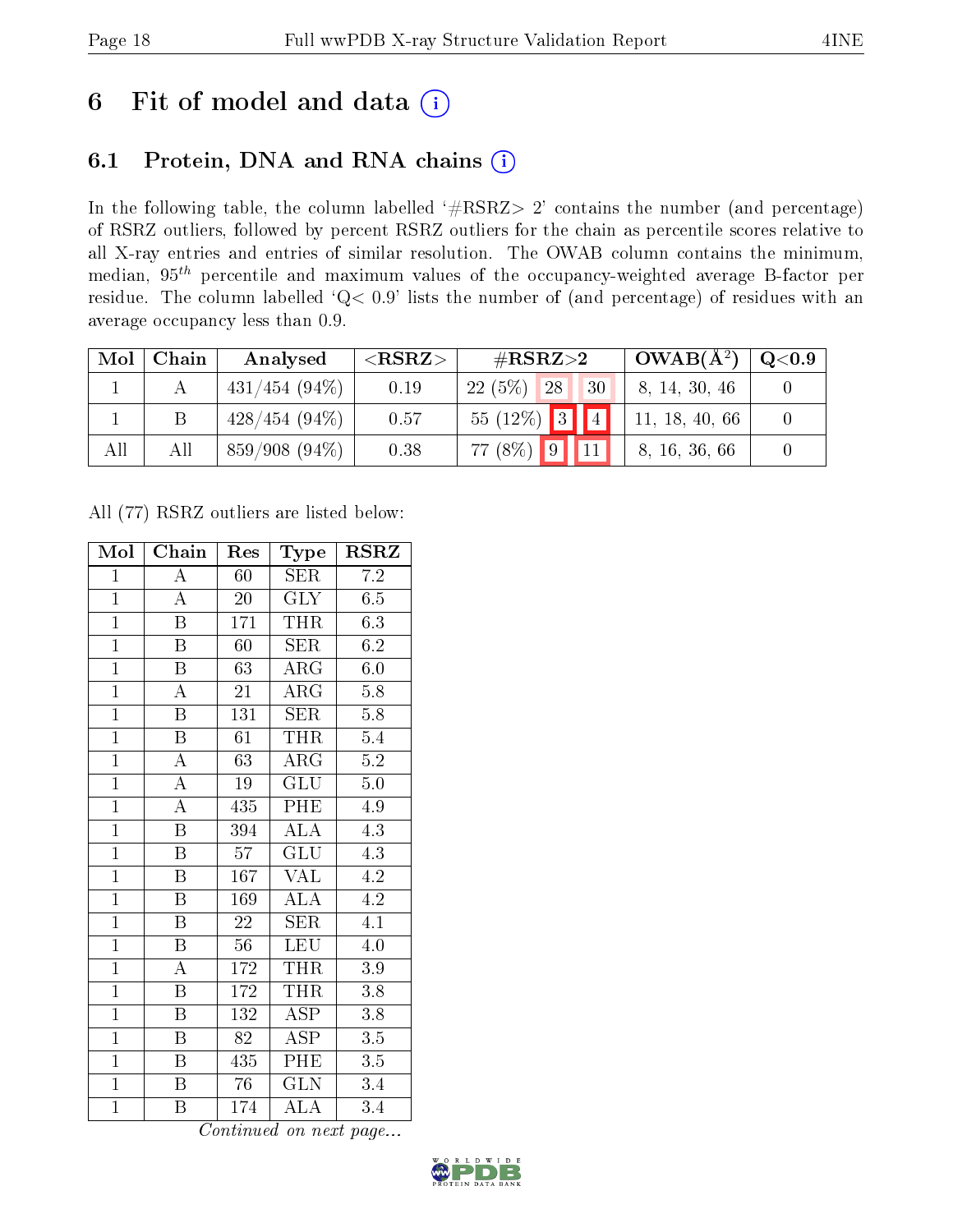| Continued from previous page |                         |                  |                           |                  |  |  |  |  |
|------------------------------|-------------------------|------------------|---------------------------|------------------|--|--|--|--|
| Mol                          | Chain                   | Res              | Type                      | <b>RSRZ</b>      |  |  |  |  |
| $\mathbf{1}$                 | B                       | $\overline{122}$ | <b>TYR</b>                | 3.3              |  |  |  |  |
| $\mathbf{1}$                 | $\boldsymbol{B}$        | 399              | $\overline{\text{LYS}}$   | 3.3              |  |  |  |  |
| $\mathbf{1}$                 | А                       | 61               | <b>THR</b>                | 3.2              |  |  |  |  |
| $\overline{1}$               | $\boldsymbol{B}$        | 391              | $\overline{\text{GLN}}$   | 3.2              |  |  |  |  |
| $\overline{1}$               | $\overline{\rm A}$      | $\overline{57}$  | $\overline{{\rm GLU}}$    | 3.1              |  |  |  |  |
| $\mathbf{1}$                 | $\boldsymbol{B}$        | 59               | <b>LEU</b>                | 3.1              |  |  |  |  |
| $\mathbf{1}$                 | $\, {\bf B}$            | 81               | ALA                       | 3.1              |  |  |  |  |
| $\mathbf{1}$                 | $\overline{\rm A}$      | 173              | <b>ASP</b>                | $\overline{3.1}$ |  |  |  |  |
| $\mathbf{1}$                 | $\boldsymbol{B}$        | 393              | GLU                       | $3.0\,$          |  |  |  |  |
| $\overline{1}$               | $\overline{\mathrm{B}}$ | 133              | $\overline{\text{GLY}}$   | $\overline{3.0}$ |  |  |  |  |
| $\mathbf{1}$                 | B                       | 403              | ARG                       | 3.0              |  |  |  |  |
| $\overline{1}$               | $\overline{\mathrm{B}}$ | 170              | $\overline{\text{PRO}}$   | 3.0              |  |  |  |  |
| $\mathbf{1}$                 | $\overline{\rm A}$      | 59               | <b>LEU</b>                | $2.9\,$          |  |  |  |  |
| $\overline{1}$               | $\overline{\mathrm{B}}$ | 79               | <b>THR</b>                | $\overline{2.9}$ |  |  |  |  |
| $\mathbf{1}$                 | $\overline{\rm A}$      | 62               | <b>ILE</b>                | 2.9              |  |  |  |  |
| $\overline{1}$               | $\boldsymbol{A}$        | 56               | <b>LEU</b>                | 2.9              |  |  |  |  |
| $\mathbf{1}$                 | $\overline{A}$          | 22               | $\overline{\text{SER}}$   | 2.8              |  |  |  |  |
| $\mathbf{1}$                 | B                       | 111              | SER                       | 2.8              |  |  |  |  |
| $\overline{1}$               | B                       | 279              | ILE                       | $2.\overline{7}$ |  |  |  |  |
| $\overline{1}$               | A                       | 170              | $\overline{\text{PRO}}$   | $\overline{2.7}$ |  |  |  |  |
| $\mathbf{1}$                 | $\overline{\rm A}$      | 428              | PHE                       | 2.7              |  |  |  |  |
| $\mathbf 1$                  | $\overline{\mathrm{B}}$ | 398              | $\overline{\text{SER}}$   | $2.6\,$          |  |  |  |  |
| $\overline{1}$               | $\overline{B}$          | 159              | $\overline{\text{PHE}}$   | 2.6              |  |  |  |  |
| $\overline{1}$               | $\overline{\mathrm{B}}$ | 69               | <b>ILE</b>                | $2.6\,$          |  |  |  |  |
| $\mathbf{1}$                 | $\overline{B}$          | 103              | ILE                       | 2.6              |  |  |  |  |
| $\mathbf{1}$                 | $\boldsymbol{B}$        | 176              | ILE                       | $2.5\,$          |  |  |  |  |
| $\overline{1}$               | $\overline{\mathrm{B}}$ | 64               | $\overline{\text{ASN}}$   | 2.4              |  |  |  |  |
| $\mathbf{1}$                 | B                       | 83               | <b>LEU</b>                | 2.4              |  |  |  |  |
| $\mathbf{1}$                 | Β                       | 161              | PHE                       | 2.4              |  |  |  |  |
| $\mathbf{1}$                 | А                       | 270              | GLU                       | 2.4              |  |  |  |  |
| $\mathbf 1$                  | Β                       | 33               | <b>GLN</b>                | 2.4              |  |  |  |  |
| $\mathbf{1}$                 | $\boldsymbol{B}$        | 396              | PHE                       | 2.4              |  |  |  |  |
| $\mathbf{1}$                 | B                       | $\overline{2}$   | SER                       | 2.3              |  |  |  |  |
| $\mathbf{1}$                 | B                       | 130              | $\overline{\rm ASP}$      | 2.3              |  |  |  |  |
| $\mathbf{1}$                 | A                       | 143              | <b>VAL</b>                | 2.3              |  |  |  |  |
| $\mathbf 1$                  | B                       | 143              | $\overline{\text{VAL}}$   | 2.3              |  |  |  |  |
| $\overline{1}$               | А                       | 269              | GLU                       | 2.3              |  |  |  |  |
| $\mathbf{1}$                 | Β                       | 270              | $\widetilde{{\rm GLU}}$   | 2.3              |  |  |  |  |
| $\mathbf{1}$                 | B                       | 34               | <b>LYS</b>                | 2.3              |  |  |  |  |
| $\mathbf{1}$                 | Β                       | 335              | $\operatorname{GLU}$      | 2.2              |  |  |  |  |
| $\mathbf{1}$                 | A                       | 64               | $\overline{\mathrm{ASN}}$ | 2.2              |  |  |  |  |

Continued on next page...

1 B 397 MET 2.2

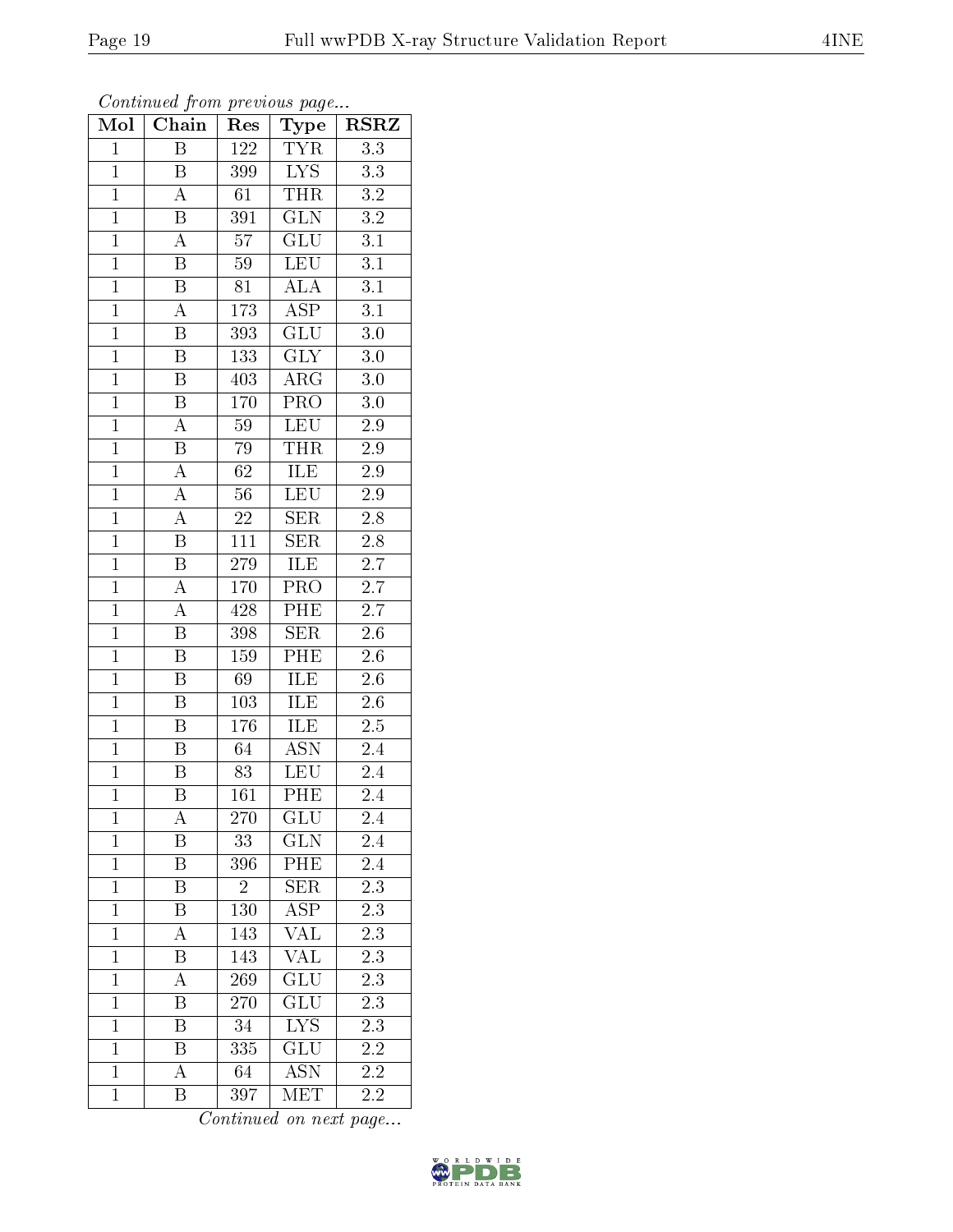| Mol          | Chain | Res            | Type       | <b>RSRZ</b> |
|--------------|-------|----------------|------------|-------------|
| 1            | В     | 329            | TYR        | 2.2         |
| 1            | В     | 62             | ILE        | 2.2         |
| 1            | В     | 160            | ILE        | 2.2         |
| 1            | А     | 161            | PHE        | $2.1\,$     |
| $\mathbf{1}$ | А     | $\overline{2}$ | SER        | 2.1         |
| 1            | В     | 58             | <b>GLN</b> | 2.1         |
| 1            | В     | 54             | THR        | 2.1         |
| 1            | В     | 175            | $\rm THR$  | 2.1         |
| 1            | В     | 97             | ILE        | 2.0         |
| 1            | В     | 96             | ALA        | 2.0         |
|              |       | 102            | ILE)       | $2.0\,$     |

Continued from previous page...

### 6.2 Non-standard residues in protein, DNA, RNA chains (i)

There are no non-standard protein/DNA/RNA residues in this entry.

### 6.3 Carbohydrates (i)

There are no carbohydrates in this entry.

### 6.4 Ligands  $(i)$

In the following table, the Atoms column lists the number of modelled atoms in the group and the number defined in the chemical component dictionary. The B-factors column lists the minimum, median,  $95<sup>th</sup>$  percentile and maximum values of B factors of atoms in the group. The column labelled  $Q < 0.9$ ' lists the number of atoms with occupancy less than 0.9.

| Mol            | Type       | Chain | Res | Atoms | <b>RSCC</b> | $_{\rm RSR}$ | B-factors $\overline{A^2}$ | Q <sub>0.9</sub> |
|----------------|------------|-------|-----|-------|-------------|--------------|----------------------------|------------------|
| $\overline{4}$ | <b>BME</b> | B     | 503 | 4/4   | 0.89        | 0.22         | 39, 42, 43, 47             |                  |
| $\overline{4}$ | <b>BME</b> |       | 503 | 4/4   | 0.95        | 0.17         | 30, 33, 34, 37             |                  |
| 3              | <b>OPE</b> | B     | 502 | 8/8   | 0.98        | 0.09         | 13, 14, 15, 16             |                  |
| 2              | <b>SAH</b> |       | 501 | 26/26 | 0.98        | 0.09         | 9, 10, 12, 12              |                  |
| $\overline{2}$ | <b>SAH</b> | B     | 501 | 26/26 | 0.98        | 0.08         | 12, 14, 14, 15             |                  |
| 3              | OPE        |       | 502 | 8/8   | 0.99        | 0.09         | 10, 10, 11, 11             |                  |

The following is a graphical depiction of the model fit to experimental electron density of all instances of the Ligand of Interest. In addition, ligands with molecular weight  $> 250$  and outliers as shown on the geometry validation Tables will also be included. Each fit is shown from different orientation to approximate a three-dimensional view.

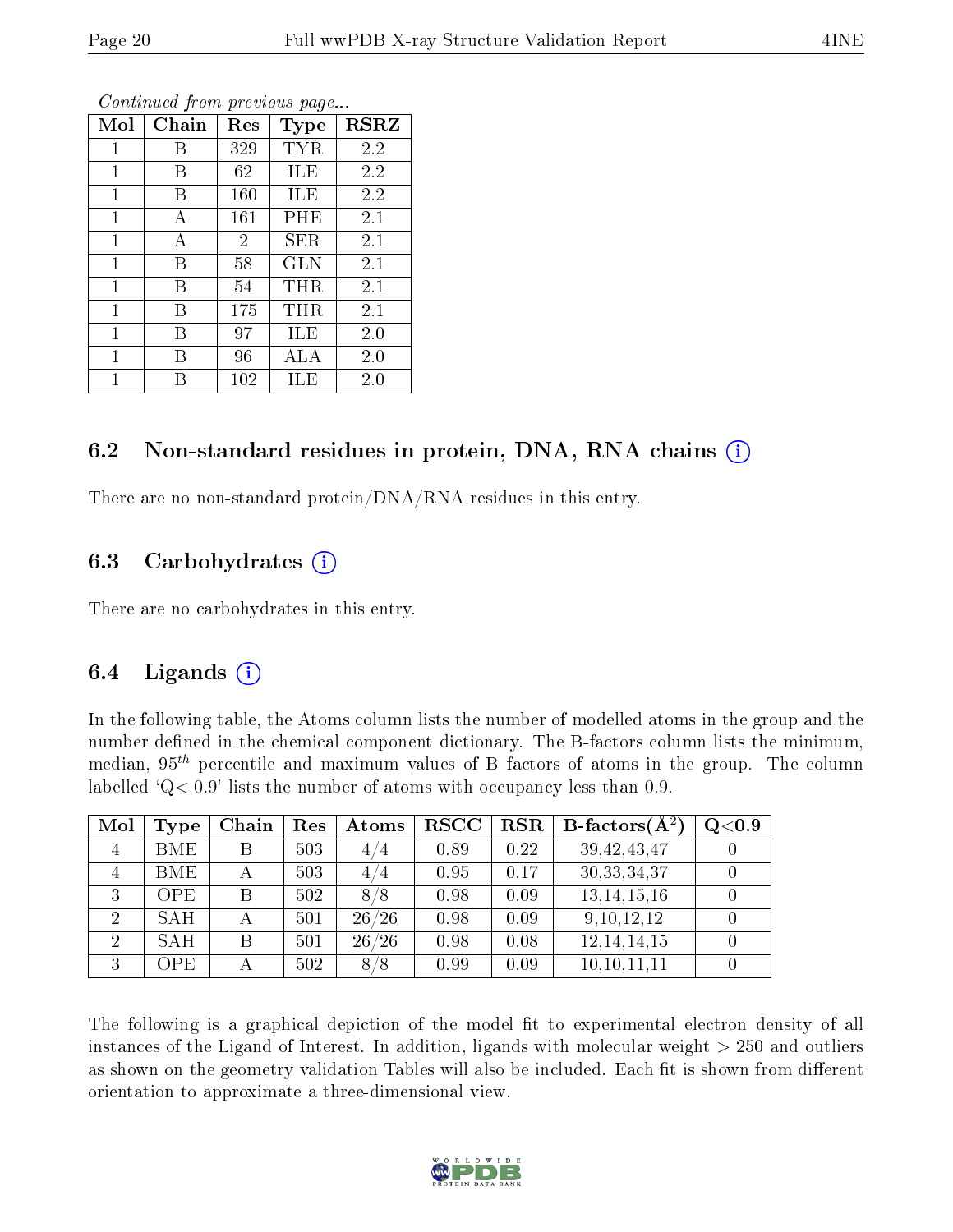